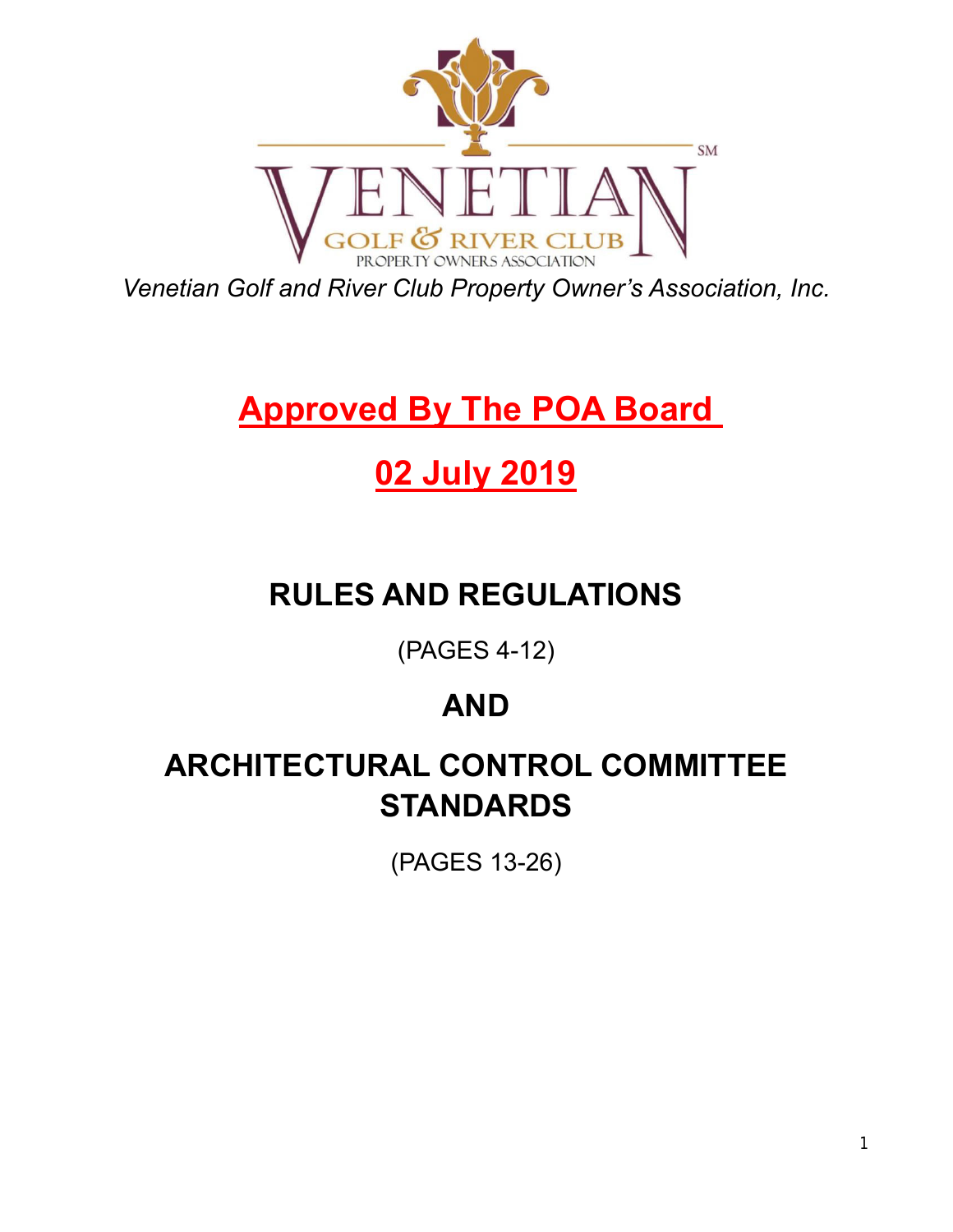# **INDEX**

|                                                                  | .10 |
|------------------------------------------------------------------|-----|
|                                                                  |     |
|                                                                  |     |
|                                                                  |     |
|                                                                  |     |
| 3.13 Parking and Vehicular Restrictions: Garages and Driveways11 |     |
|                                                                  |     |
|                                                                  |     |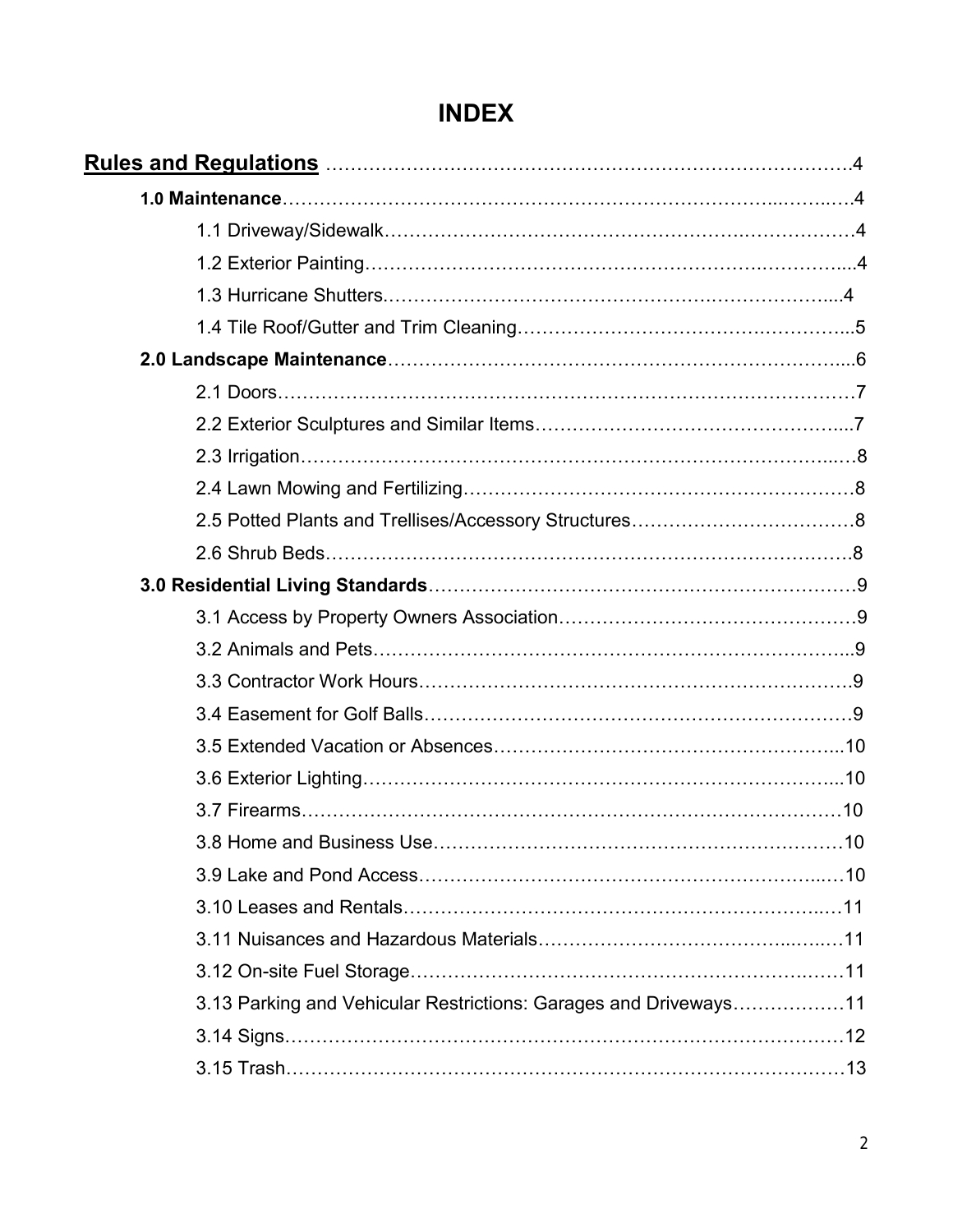| A. Removal of Washingtonian Palms and other Mature Palm Trees27 |  |
|-----------------------------------------------------------------|--|
|                                                                 |  |
| C. Removal of Oak Trees and other Mature Hardwood trees27       |  |
|                                                                 |  |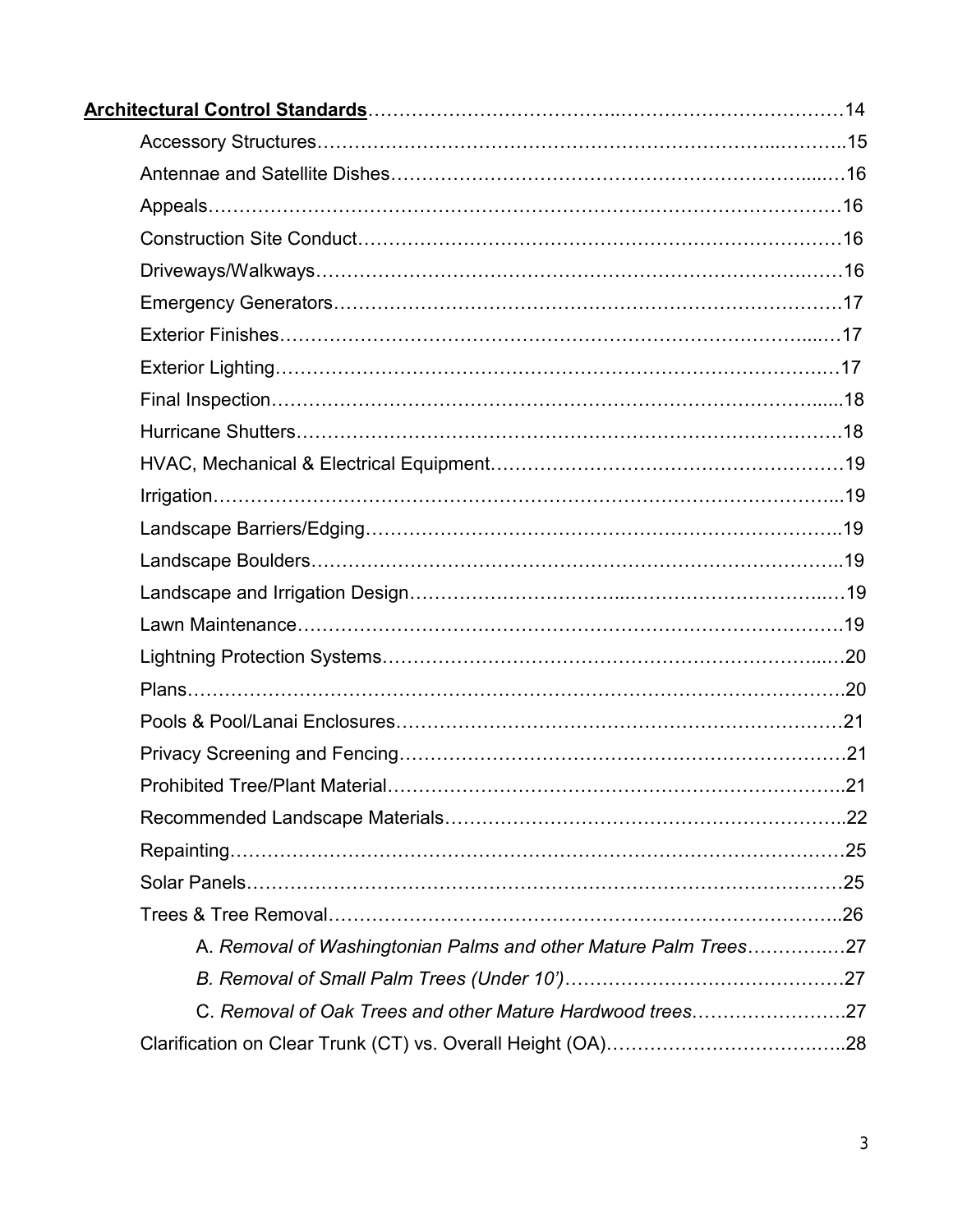# **RULES AND REGULATIONS**

The purpose of these RULES AND REGULATIONS is to supplement and provide a summary of those items set forth in the ARCHITECTURAL CONTROL STANDARDS and MASTER DECLARATION OF THE VENETIAN GOLF & RIVER CLUB ("Declaration") that apply to everyday standards of living and property maintenance in the Community. The standards and criteria presented in these Rules and Regulations document are not necessarily all of the requirements applicable to a specific topic. Further details on many items covered here are available in the documents listed above. Compliance with the Community standards, rules and regulations will be verified through a routine, periodic inspection program. Enforcement is by the authority of the Property Owners Association (POA). All capitalized terms used but not otherwise defined herein shall have the meaning ascribed thereto in the Declaration. In the event that these Rules & Regulations conflict with language in the Declaration, the language in the Declaration shall govern the issue.

In accordance with the Master Documents of the Venetian Golf & River Club Property Owners Association, any changes made to the exterior of your property requires ACC approval **BEFORE** the work can be performed. Exterior modifications **CANNOT** begin unless there is ACC Approval of an Application filed by the homeowner. Please review the ACC Standards and Rules Regulations of the Venetian Golf & River Club (POA). When in doubt, fill out an application. If you live in a neighborhood association (HOA or Condo) you may need acknowledgement/review from them.

### **1.0 MAINTENANCE (Declaration Article 6)**

Home maintenance is the periodic cleaning or repair of the physical building structure, including the house, pool cage, driveway, sidewalks, etc. Home maintenance may or may not require approval from the Architectural Control Committee (ACC).

### **1.1 Driveway/Sidewalk (including curb) Paver/Concrete Maintenance (Article 10)**

Driveway and sidewalk pavers/concrete generally require periodic cleaning, most conveniently done when the roof is cleaned. In addition, weeds and grasses often take root in the joints between pavers, requiring periodic removal. Any sealer applied to the paver driveways and sidewalks must be clear with no color added and with a satin, not gloss finish.

### **1.2 Exterior Painting (Declaration Article 10)**

Outside paint often becomes noticeably dirty and faded over time. Trim such as shutters and doors, especially where it is exposed to the weather, may require more frequent painting. Before proceeding with any external painting, the ACC criteria should be consulted and a Request for Design Review must be submitted to the ACC. The home/roof/driveway/sidewalk and curb must be clean prior to painting. Testing/confirming colors is the responsibility of the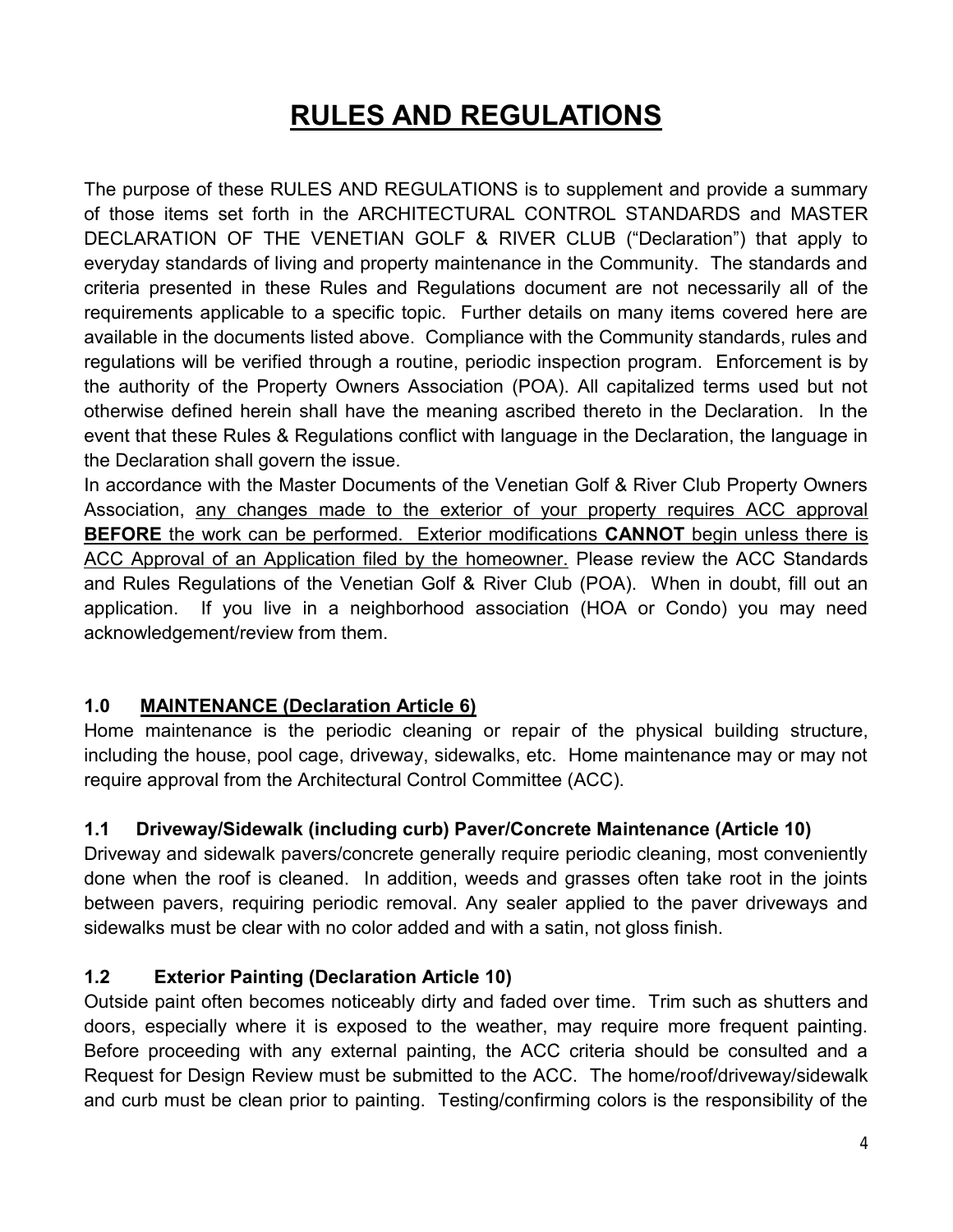homeowner/contractor.

### **1.3 Hurricane Shutters (Declaration 6.29)**

The policy adopted by the Board regarding the types of hurricane shutters that are permissible follows:

No hurricane shutters of any kind may be deployed on the side walls or the front of a home, or on the rear of the home outside of the covered lanai screened area, except when an official tropical storm or hurricane watch or warning has been issued for Sarasota County. These shutters must be removed within 10 days after the warning or watch period has expired.

Metal shutters and fabric hurricane shutters which were provided by the builder and are painted or colored to match the home may be deployed inside the covered lanai screened area during the summer season.

Permanently installed storm shutters/hurricane protection, installed on the front or side of a home, must closely match the base color of the home, and if installed in the front entryway of a home the housing must be concealed.

Permanently installed fabric roll-down, metal roll-down, and accordion type shutters can be used to protect the rear covered lanai screened area as the homeowner desires. Their color must closely match the color of the walls of the home or the lanai. Permitted colors for metal are Bronze, Beige, Ivory, and White. Permitted colors for fabric are White, Bone, Black, Brown, and Grey.

### **1.4 Tile Roof/Gutter and Trim Cleaning (Declaration Article 10)**

The cleaning cycle of roof tiles and gutters will normally be determined by the rate of mold or black stain accumulation on the tiles, which will vary depending on house location and orientation relative to the sun, nearby vegetation, amount of rainfall since the prior cleaning and color and pattern of the original tile. Any sealer applied to the roof tiles must be clear with no color added and with a satin, not gloss finish.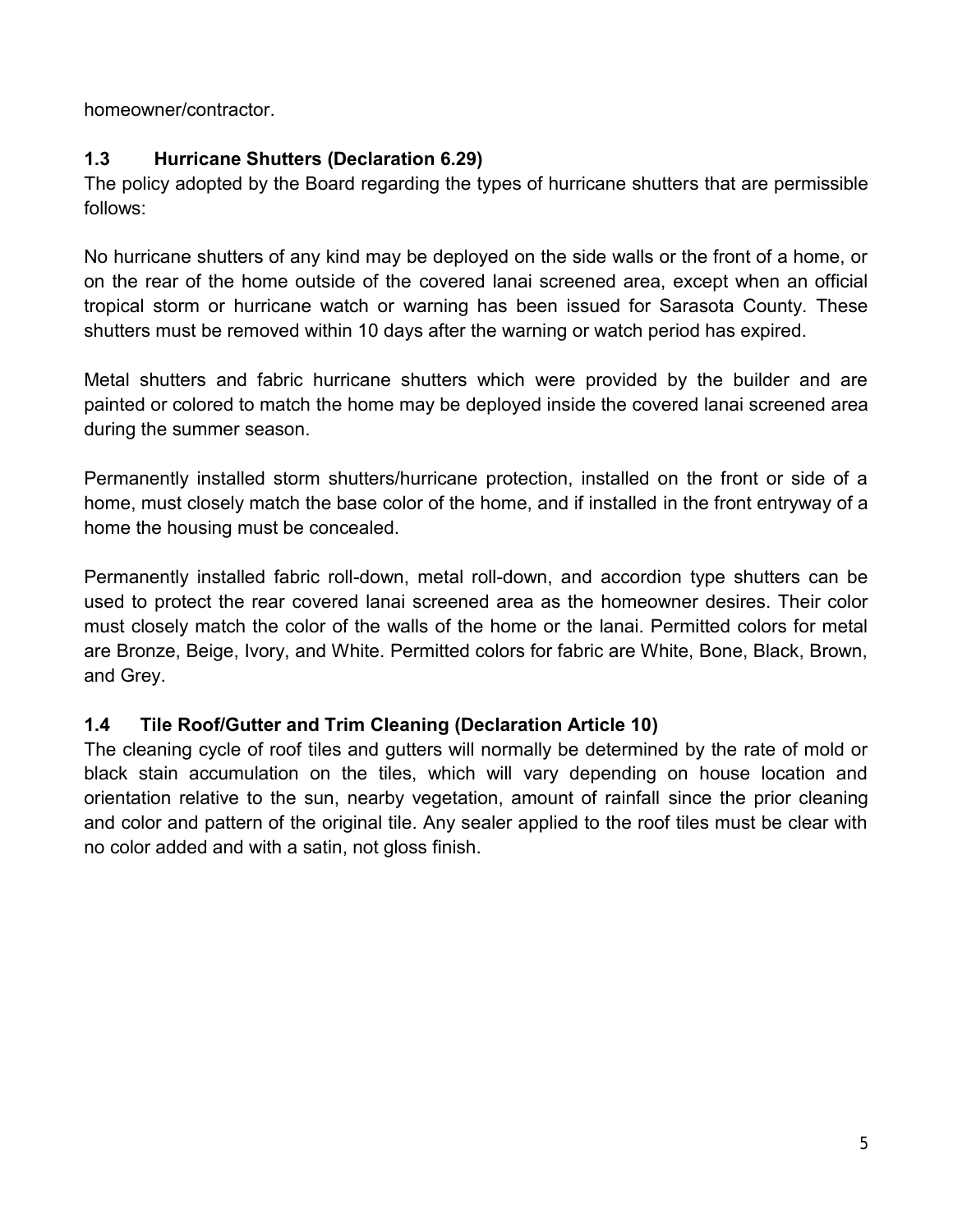# **2.0 LANDSCAPE MAINTENANCE (Declaration Article 8)**

Landscape maintenance is the on-going upkeep of healthy lawn, shrubbery and trees on the Lot. This type of maintenance does not require Architectural Control Committee (ACC) approval unless dead or dying grass or shrubbery is not replaced in-kind.

In accordance with the Community Wide Standards; it is the responsibility of the Owner and any Neighborhood Association, to maintain landscaping in a neat and trimmed manner. Trees require periodic trimming or pruning to remove dead or dying branches or to keep them in an attractive condition, especially Palms that do not naturally shed their fronds. The following illustration shows when a palm tree is due for trimming, and the ACC recommended trimming to the 9:00-3:00 o'clock position, along with an example of an over trimmed palm.



Typical Palm with brown drooping fronds

Recommended 9:00 to 3:00 trim

Improperly, over trimmed Palm

Sabal (Cabbage), Bismarcia and Canary Palms should be trimmed at least once per year:

Sabal Palms should be trimmed as the lower fronds of the tree brown out. If a Sabal has four or more brown fronds, the rules Committee will advise the homeowner that the tree is overdue for trimming.

The following palms should be trimmed at least twice per year.

Queen Palms, Ribbon Palms, Sylvester & Medjool Palms.

Washingtonian Palms require trimming when the bottom ring of fronds brown out and droop around the trunk. Since Washingtonians grow at such a fast rate, they generally require trimming at least twice a year. The ACC recommends that one of those semiannual trimmings occur in May just before the start of hurricane season in June.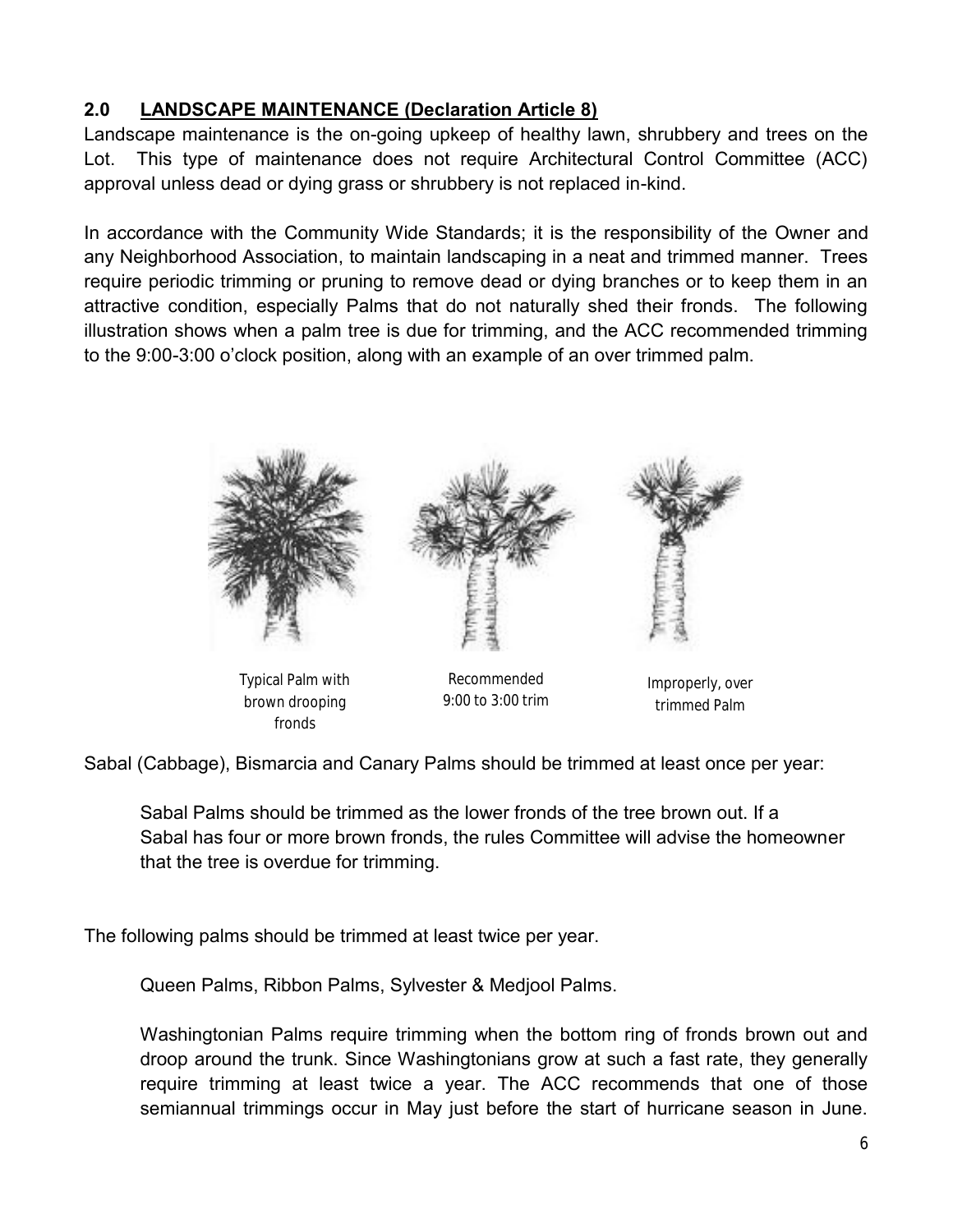Rules will advise homeowners of Washingtonian Palm trees requiring trimming when the lower ring of fronds brown out and droop, creating a hula skirt appearance. The ACC recommends trimming Washingtonian Palms to the 9:00-3:00 o'clock position. (The Photograph below illustrates when Washingtonian Palms are beyond the point where trimming is required. A properly 9:00-3:00 o'clock position Washingtonian trim should be similar to the illustration in the preceding paragraph).



Photograph of Washingtonian Palms with lower rings of fronds browning out and drooping creating the "Hula Skirt" appearance.

# **2.1 Doors (Declaration Article 8)**

Glass inserts for front doors must be ACC approved and meet all criteria of the current City of Venice building code. Inserts must be either leaded or clear colorless glass. The glass pattern may not contain depictions of animals or people. The ACC recommends that the door insert trim molding match the color of the door. Natural wood stain doors are allowed with ACC approval.

Screen doors on the front of the Home must be retractable (phantom screens); the trim of the retractable door must match the color of the front door. Courtyard homes with side entrance only are allowed to apply to ACC for installation of "other' screen doors. Screens on garage doors are prohibited.

### **2.2 Exterior Sculptures and Similar items (Declaration 6.27)**

All exterior sculpture, statuary, fountains, bird baths/feeders, shepherd hooks seashells/decorative shells, decorative flags and similar items in the front of a Lot are prohibited. Artificial vegetation is not permitted except for seasonal or holiday decorations. However, nothing generally shall prohibit the appropriate display of the American flag. Decorative items may only be placed in the covered front entry/alcove of the Home or in the rear of the home. House numbers must be black, 4 inch high cursive, as installed by the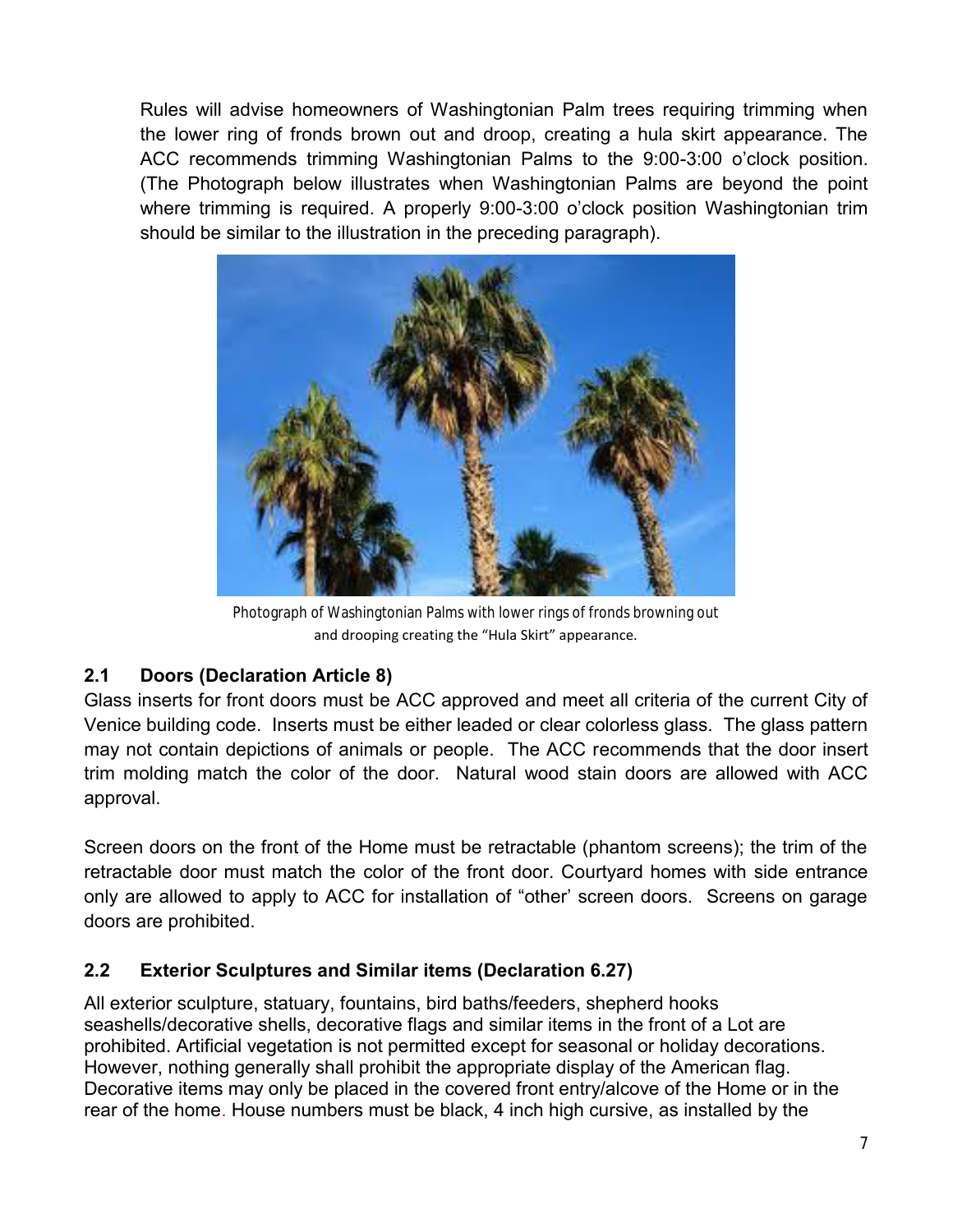developer. Decorative or non-standard house numbers and/or signs are only permitted in the covered front entry/alcove of the home.

### **2.3 Irrigation**

All Home landscapes are required to have an automatically controlled irrigation system. A schedule for system operation is issued periodically by the Venetian CDD, primarily when the scheduled irrigation times change due to rainy or drought conditions.

The schedule for each Home is based on the street number of the address, and is intended to distribute the locations of Homes scheduled for irrigation so that an adequate water supply is available and there is not a pressure drop in the system due to overuse of water in one specific area. Each Owner is responsible for making sure the irrigation system on their Lot is operating at the appropriate time, although the routine checking of the system may be delegated to landscape maintenance or other personnel. Although the water system is normally turned off during the days, the system normally is pressurized on designated wet check days so that routine sprinkler maintenance and checking can be performed. Designated wet check days are for irrigation system testing only. However, the Home irrigation system must be off during this time unless work is actively being performed by appropriate personnel. Individual homeowners are responsible for maintaining their irrigation system/battery/panel.

# **2.4 Lawn Mowing and Fertilizing**

Other than in the colder months of the year when grass grows at a relatively slow rate, lawn mowing should generally be done weekly. Edging the grass along driveways, sidewalks and streets should be done as part of the mowing process to maintain a crisp, clean appearance. From June 1-September 30 no nitrogen or phosphate fertilizer may be used.

### **2.5 Potted Plants and Trellises/Accessory Structures (Declaration 6.27)**

Pots and trellises should conform to ACC requirements (pots/planters/trellises) must have live plants. Trellises must be within 12" of structure wall and should blend into the surrounding vegetation in an aesthetically pleasing manner. Dead plants in pots/trellises should be replaced immediately, or pots/trellises must be removed from the yard.

# **The decorative pot size is limited to 2' x 4' in any direction or smaller. Courtyard, Carriage, and Villa homes may have 5 pots or less. Classics, Estates and Grand Estates may have 10 or less. No "nursery pots" are permitted.**

Two (2) earth tone 12"x12"x8" hanging tree planters are allowed per lot.

### **2.6 Shrub Beds**

Periodic pruning, fertilizer, insecticide and weed control are needed to maintain satisfactory looking shrub beds. Organic mulches such as cypress mulch or pine bark should be upgraded with additional mulch or replaced annually. Earth tone and lava rock beds should be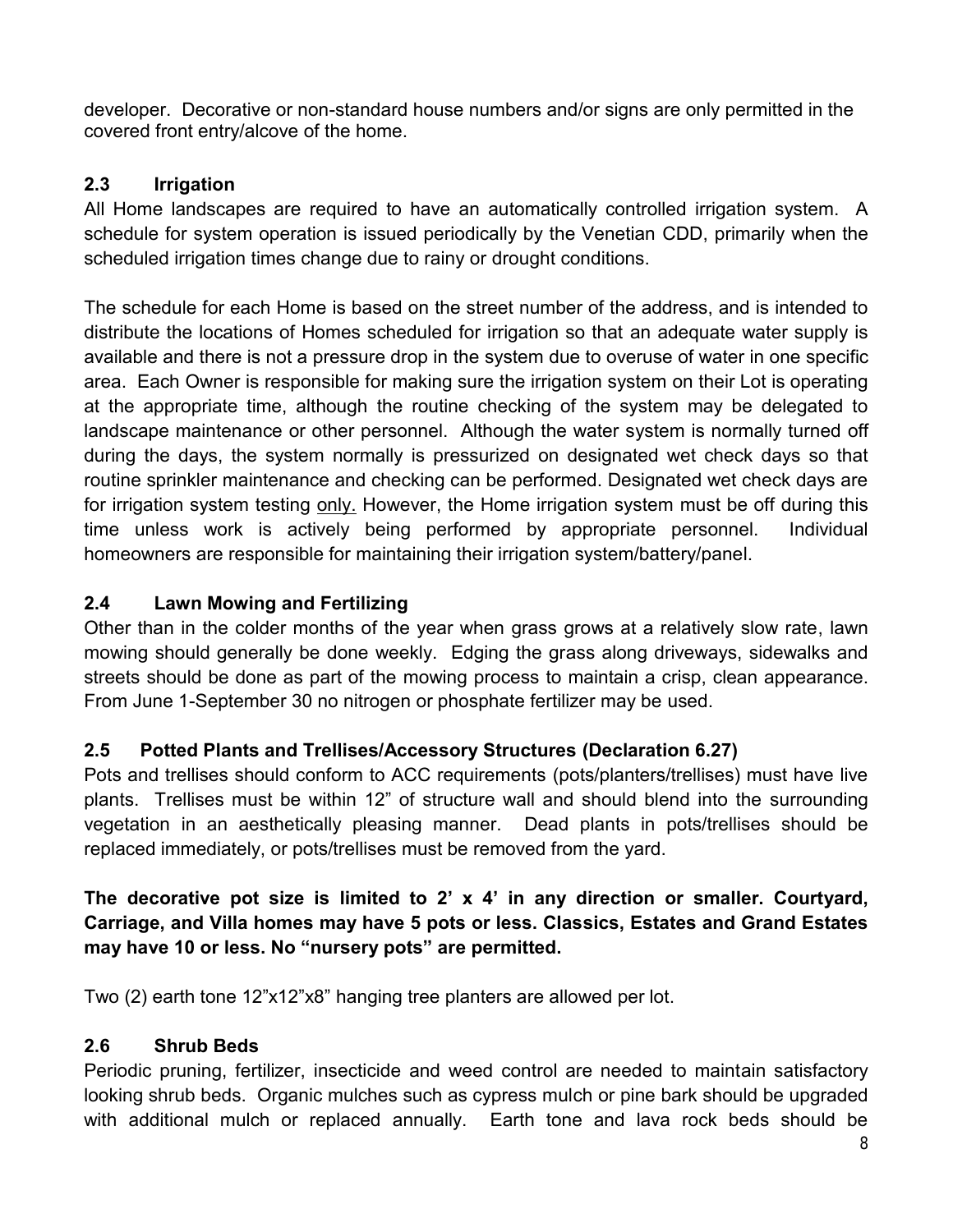maintained by adding supplemental material on an as-needed basis to maintain a solid, uniform bed base and cover drip lines. White colored rock and shells for mulching/landscaping purposes is prohibited unless builder installed.

# **3.0 RESIDENTIAL LIVING STANDARDS (Declaration Article 6)**

Residential living standards provide a degree of uniformity and quality of living in the community, as well as promote good relations between neighbors and the rest of the community.

# **3.1 Access by Property Owners Association (Declaration 6.45)**

The officers, employees or designated agents of the Property Owners Association have a right of entry onto the exterior of each property to the extent reasonably necessary to investigate or enforce the provisions of the rules and regulations of the Property Owners Association. Such right of entry must be exercised in a peaceful and reasonable manner and the entry may be only upon reasonable notice whenever circumstances permit. Entry into the interior of any Home may not be made for any purpose without the consent of its Owner or occupant.

# **3.2 Animals and Pets (Declaration 6.7)**

There are no restrictions on the size of household pets which are permitted to be contained in a Home, but no more than two household pets shall be permitted to be contained in a home, provided that the pets do not become a nuisance or annoyance to other owners. "Household pets" means dogs, domestic cats and other domesticated animals expressly permitted by the P.O.A., if any. Pets must be on a leash at all times and under control of the owner when outside the confines of the Home or lanai. Anyone walking a dog or pet is required to immediately remove pet droppings deposited by the animal, and to carry a bag or other means to do so. Pets may not be left unattended on the lanai or tied outside of the Home.

\*See Master Declaration 6.7 for more detail on this rule

### **3.3 Contractor Work Hours**

Normal working hours during the week are Monday-Friday 7:00am-7:00pm. Saturday hours are 9:00am-3:00pm. Homeowner contractors/maintenance services/landscapers are not allowed to work within the community on Sunday and major holidays (New Year's Day, Memorial Day, Independence Day, Labor Day, Thanksgiving Day and Christmas Day), excluding any emergency services or special home deliveries.

# **3.4 Easement for Golf Balls (Declaration 6.33)**

Every lot and other residential parcel and the common property is burdened with an easement permitting errant golf balls hit from the golf course to come upon a lot or other parcel, and for golfers at reasonable times and in a reasonable manner, to come upon the exterior portions of the lot (not including lanais) and other parcels to retrieve errant golf balls. In no way are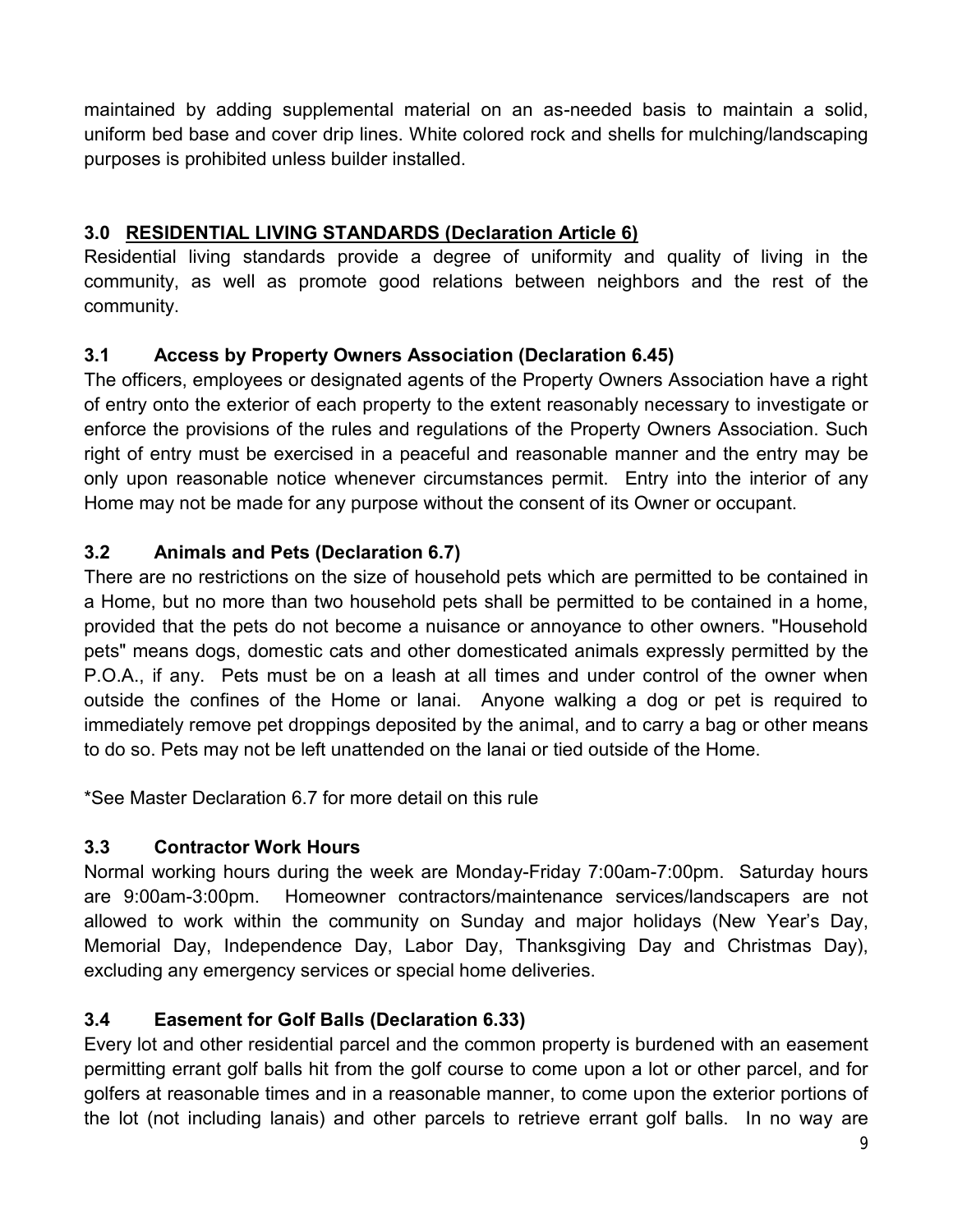golfers relieved from liability for damages resulting from errant golf balls.

# **3.5 Extended Vacation or Absences (Declaration 6.42)**

In the event a Home will not be occupied for a consecutive period of one month or longer, the Homeowner is responsible for preparing the home prior to departure. The Owner is responsible for: (a) removing all removable furniture, plants and other items of personal property from the exterior of the Home, including vehicles from driveway and or (b) designating a firm or individual which or who will be responsible to undertake his or her general maintenance responsibilities, if required and (c) compliance of POA Rules & Regulations and home maintenance year round.

### **3.6 Exterior Lighting (Declaration 6.26)**

Incandescent or halogen bulbs may not exceed 30 watts, LED not to exceed 5 watts in each individual fixture installed.Site lighting may be incorporated in the landscape and architectural plans for a dramatic night time effect. Lighting can be used to accent architectural elements and specimen landscape materials. Lighting layout and product specifications must be included with the landscape plans. All lighting should be directed within your Lot, with no spillover onto adjacent Lots. The use of colored lenses is prohibited, except when used in holiday displays. All exterior lighting should only utilize bulbs of a warm white color (Technical Color Specification 2700 Degrees Kelvin), and must be of a constant burn (flickering/flame bulbs are not permitted.) Except for seasonal Christmas or holiday decorative lights, which may be displayed between Thanksgiving and January 10 only, all exterior lights must be approved by the ACC prior to installation.

### **3.7 Firearms (Declaration 6.13)**

The discharge of firearms within the Community is prohibited. The term "firearms" includes "B·B" guns, pellet guns, and other firearms of all types, regardless of size.

### **3.8 Home Business Use (Declaration 6.34)**

No trade or business may be conducted in or from any Home except that an Owner or occupant residing in a home may conduct business activities within the home so long as: (a) the existence or operation of the business activity is not apparent, disruptive or detectable by sight, sound or smell from outside the Home; (b) the business activity conforms to all governmental requirements; (c) the business activity does not involve persons coming onto the residential properties who do not reside in the VG&RC or door-to-door solicitation of residents of the VG&RC; and (d) the business activity is consistent with the residential character of Home and does not constitute a nuisance or a hazardous or offensive use, or threaten the security or safety of other residents of the VG&RC.

### **3.9 Lake and Pond Access (Declaration 6.21)**

An easement has been established for a distance of 10 feet on the land side of the control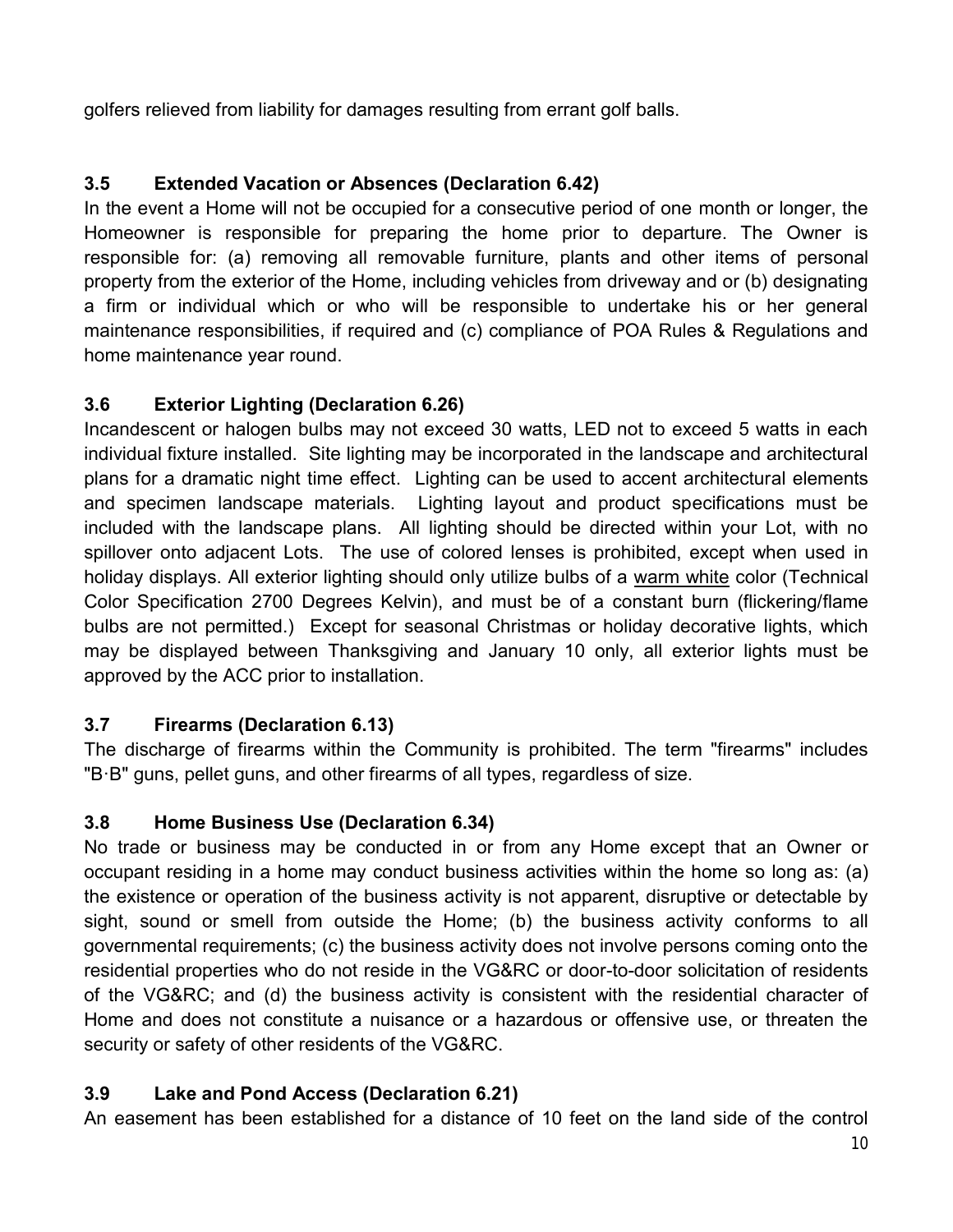elevation of each lake in the Community in order to permit legal access and maintenance of all lakes and ponds. Access to this area is limited to authorized maintenance personnel and Homeowners of the lot immediately adjacent to the easement area and their invited guests. No swimming, boating, playing, or use of personal flotation devices, shall be permitted in the lakes or ponds. Owners (whose property abuts lakes or ponds) and their guests may fish only from their own yard and that portion of the easement immediately adjoining the property or from Common Property or CDD property designated for fishing, if any. In an effort to maintain privacy for surrounding neighbors, Owners **CAN NOT** give or grant other residents or persons permission to fish from their lot or property. Owners must be present on the property while guests are fishing.

# **3.10 Leases and Rentals (Declaration Article 5)**

Only Homeowners whose accounts are in good standing with the POA may lease their Homes. Leases shall be for a minimum period of two months and there may be a maximum of four 2 month rental arrangements in any 12-month period. No advertising for a lease less than a twomonth term is permitted. Lease must be for the entire Home – no sublets allowed. Owners must provide the POA's Management Company with a copy of the written lease for approval prior to its inception. Lease applications can be accessed through the POA website by visiting www.venetianpoa.com. Overnight, weekend, weekly, monthly and other short-term rentals are prohibited. Lessees must complete a registration form at the security gate upon arrival and are expected to comply with the terms of the Declaration as well as the rules and regulations of the community. Homeowner is responsible for any damage caused by tenant.

# **3.11 Nuisances and Hazardous Materials (Declaration 6.8)**

No noxious or offensive activity shall be conducted upon any portion of the Property, nor shall anything be done thereon which may become an annoyance or nuisance to the Community or its members. No flammable, combustible or explosive fluid *or* chemical substance shall be kept on any portion of the Property except such as are required for normal household use and same must comply with all applicable laws and ordinances and be kept within the home.

# **3.12 On-Site Fuel Storage (Declaration 6.28)**

No on-site storage of gasoline or other fuels shall be permitted on any Property except that up to five gallons of fuel may be stored at each Home for emergency purposes and/or lawn mowers and similar tools or equipment. Standard sized storage tanks for propane gas grills are permitted. Underground fuel tanks are prohibited.

# **3.13 Parking and Vehicular Restrictions: Garages and Driveways (Declaration 6.5)**

No motor vehicles of any type or nature or trailers or campers or boats or boat trailers may be parked upon any portion of the CDD owned property, except in areas specifically designated by CDD Board for such purpose; provided, however, that trucks and the like may be parked briefly for delivery/service purposes. Street parking during approved times is only allowed in the direction of traffic.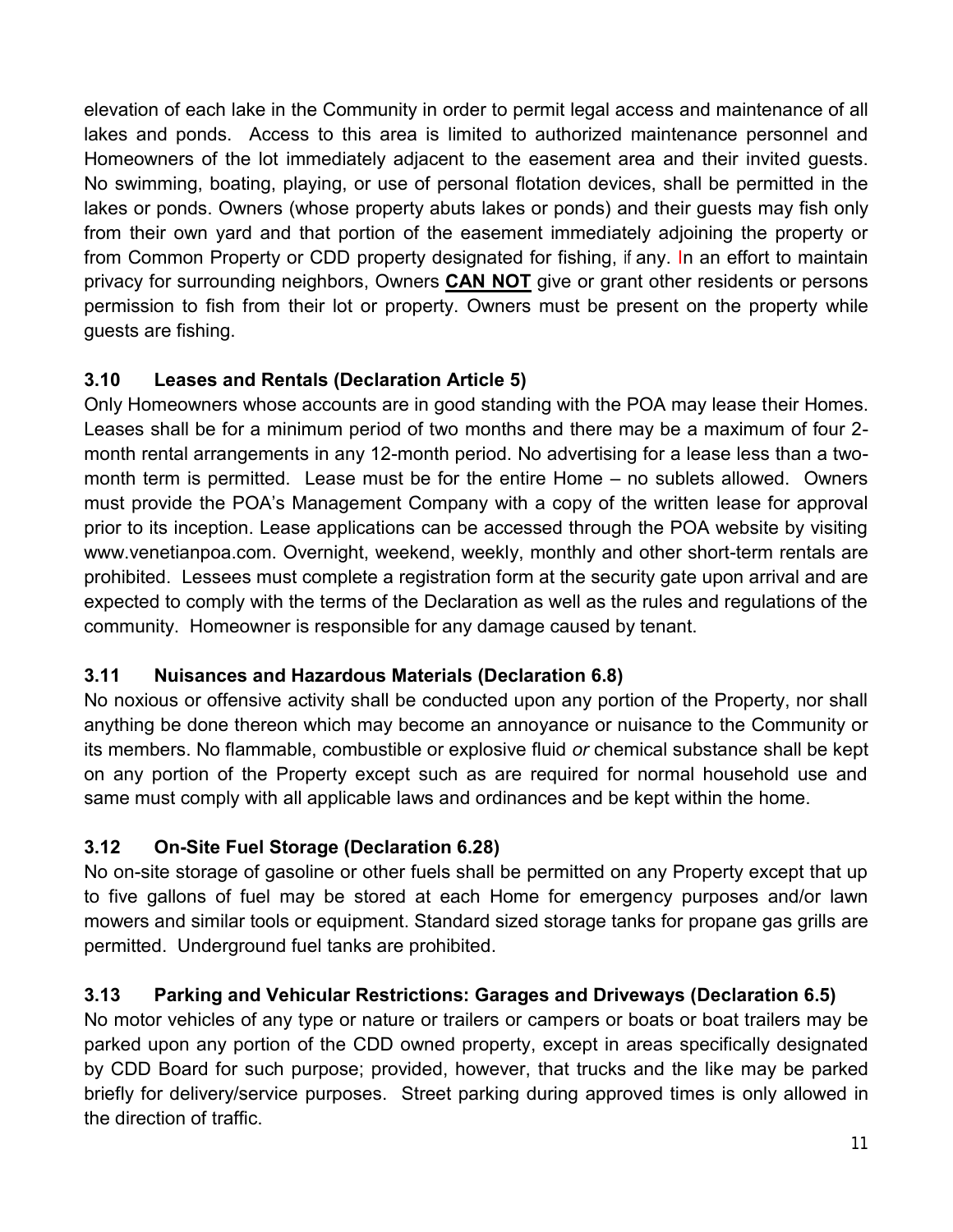No unregistered motorized vehicles can be parked in any driveway or upon any lot. No commercial vehicle which includes but is not limited to the following may be parked in any driveway or upon any lot: vehicles with signage or other commercial identification, vans/pick-up trucks with ladder/pipe racks, vehicles with emergency lighting, cargo vans without side windows or passenger seating or any other vehicles as determined by POA. No pickup truck used for business purposes can be parked in the driveway if it has visible tools, building materials or construction debris unless these items are covered.

No vehicles under protective covers can be parked in any driveway or upon any lot. No vehicles can be parked on any portion of grass or extend into the sidewalk line. Motor Homes must be in pre-approved temporary parking areas as designated by the POA/CDD. Travel trailers, campers, boats of any kind and trailers are not permitted in any driveway or upon any lot, except for loading and unloading in driveways in accordance with the provisions of the Declaration; at all other times they must be parked completely within garages or outside of the Venetian.

No motor vehicle or boat repair work shall be conducted on any portion of the Property other than for very minor short term work on owner vehicles. No vehicles may be stored in a driveway for an extended period of time. Vehicles parked in driveways or on the street must have all the doors, hatches, hoods, trunks and such closed when vehicle is unoccupied or unattended. No overnight street parking between the hours of 1:00am-6:00am daily.

No automobile garage shall be permanently enclosed and converted to other use without the substitution of another enclosed automobile storage facility upon a Lot (which shall require prior ACC approval). A garage is defined as a storage facility primarily used for homeowners personal motor vehicles that are registered and operational.

All driveways in the Community shall be paved and of stable and permanent construction. The driveway base shall be concrete or brick paver. No driveway surface shall be painted, repainted, or otherwise artificially colored. The Condo Neighborhood Associations must receive approval from the ACC for any driveway/sidewalk changes. Asphalt is prohibited.

### **3.14 Signs (Declaration 6.23)**

No signs, advertisements, notices or other lettering of any kind, including "For Rent" or "For Sale" or "political/campaign" signs may be erected on the Property or shown from within any Home or Unit if visible from the outside, unless specifically permitted in the Declaration or consistent with standards adopted from time to time by the ACC or otherwise approved in writing by the ACC or required by legal proceedings. Signs approved in accordance with the foregoing shall be displayed on an individual support not higher than three feet above ground level. 12" x 18" signs are permitted, with approved VG&RC design, one in the front and/or back in mulched islands areas only. Security signs are permitted, no larger than 1 square foot.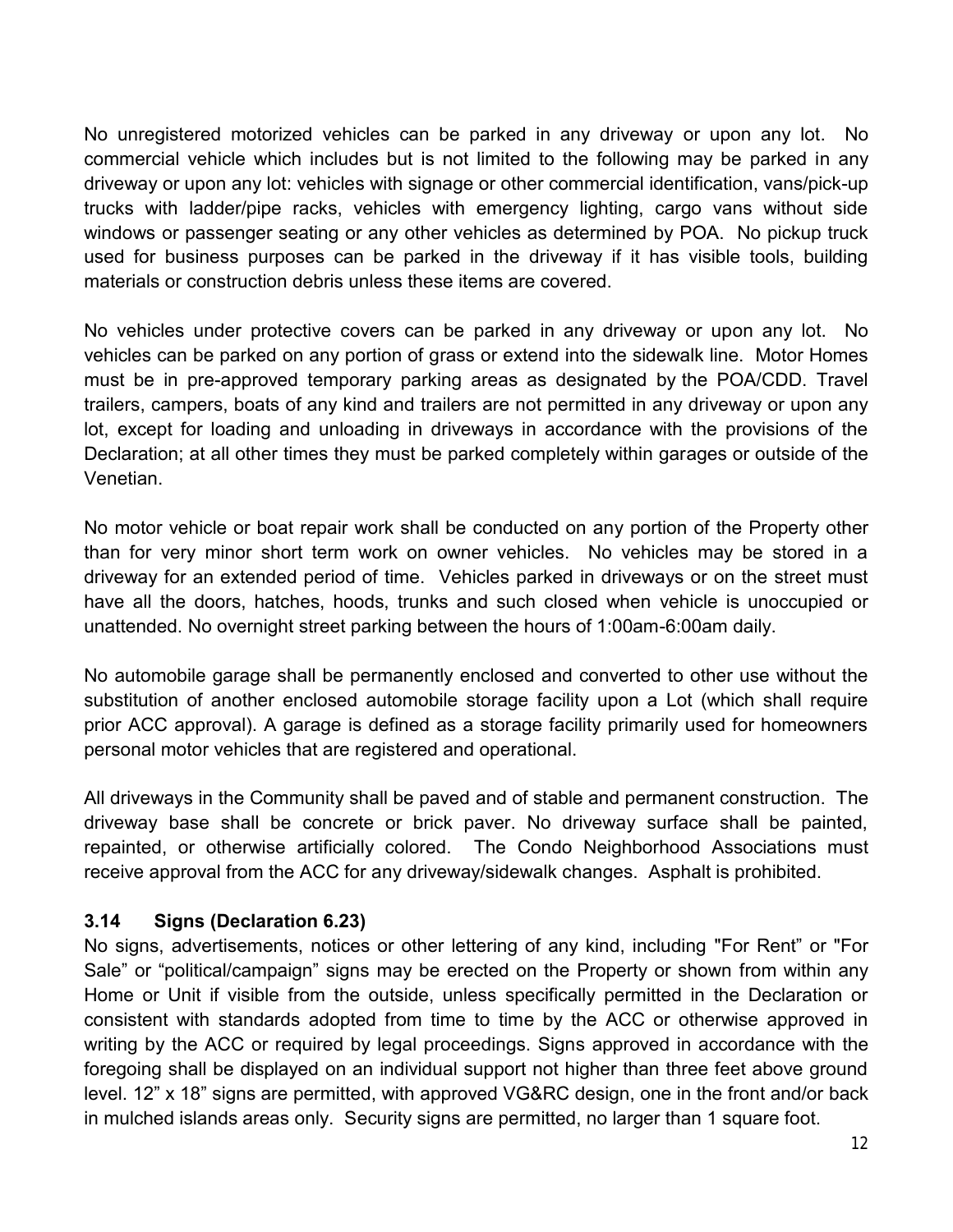# **Open House/For Sale**

The only "Open House" sign that may be placed anywhere within Venetian Golf & River Club is to be placed in the Resident's front yard.

Also, one sign will be allowed on Laurel Road adjacent to the Community Entrance.

(Sign are not permitted to be placed in vehicles other than those physically at the property for sale. All vehicular signage must be removed from view by 5pm each night, and may not be displayed in common areas of the community.)

Permitted "Open House" signs placed on a unit's front yard may not exceed 3' x 3' in size.

Please contact the POA office for permitted "FOR SALE" signage specifications.

Directional signage, and/or any other types of signage, in any area other than the two stated above, are not permitted. A maximum of 3 balloons are permitted on the property with an "Open House," and each balloon is not to exceed 12" (standard latex balloons fill to approximately 10", and an additional 2" is permitted to allow for "stretching.") Balloons may only be displayed during permitted "Open House" hours, from 1pm-4pm, on Saturdays and Sundays only.

Flags/banners are not permitted in the community. "Open House" and/or For Sale flags/banners are not to be erected and/or displayed within the community, at any time.

All solicitation for the purpose of marketing the home must occur within the unit and not in the common areas of Venetian Golf and River Club.

No brochures, business cards, advertising or flyers are to be left out or placed in any

of the common areas, (which includes the Golf Club and the River Club,) referring to marketing, homes for sale and/or listings.

All Realtors/Unit Owners are responsible for actions of their guests.

### **Community Events**

All other types of signage must be approved by the POA Property Manager. Requests must be submitted to the POA no later than 14-days prior to the event

Approved signage may be erected no earlier than 7-days prior to an event, and the sign must be removed no later than 1-business day after the event.

Signs must be professionally printed, (not on standard paper from a home/office printer, and not hand written,) and must have the dimension of 24" x 18".

Approved signage will be placed at the main gate entry to the community, and Community Association's may post their signage at the entrance to their respective neighborhood.

Signage promoting events for a monetary and/or political gain will not be permitted.

### **3.15 Trash (Declaration 6.9)**

All areas of the Lot are to be maintained in a neat and orderly appearance. All trash must be kept in rigid containers. All equipment for the storage or disposal of such material shall be kept in a clean and sanitary condition, and stored out of sight. Trash containers and standard city recycling bins may be put out after sunset the day prior to pick-up and must be removed by sunset the day of pick-up. Heavy duty plastic bags are permitted only if put by the curb on the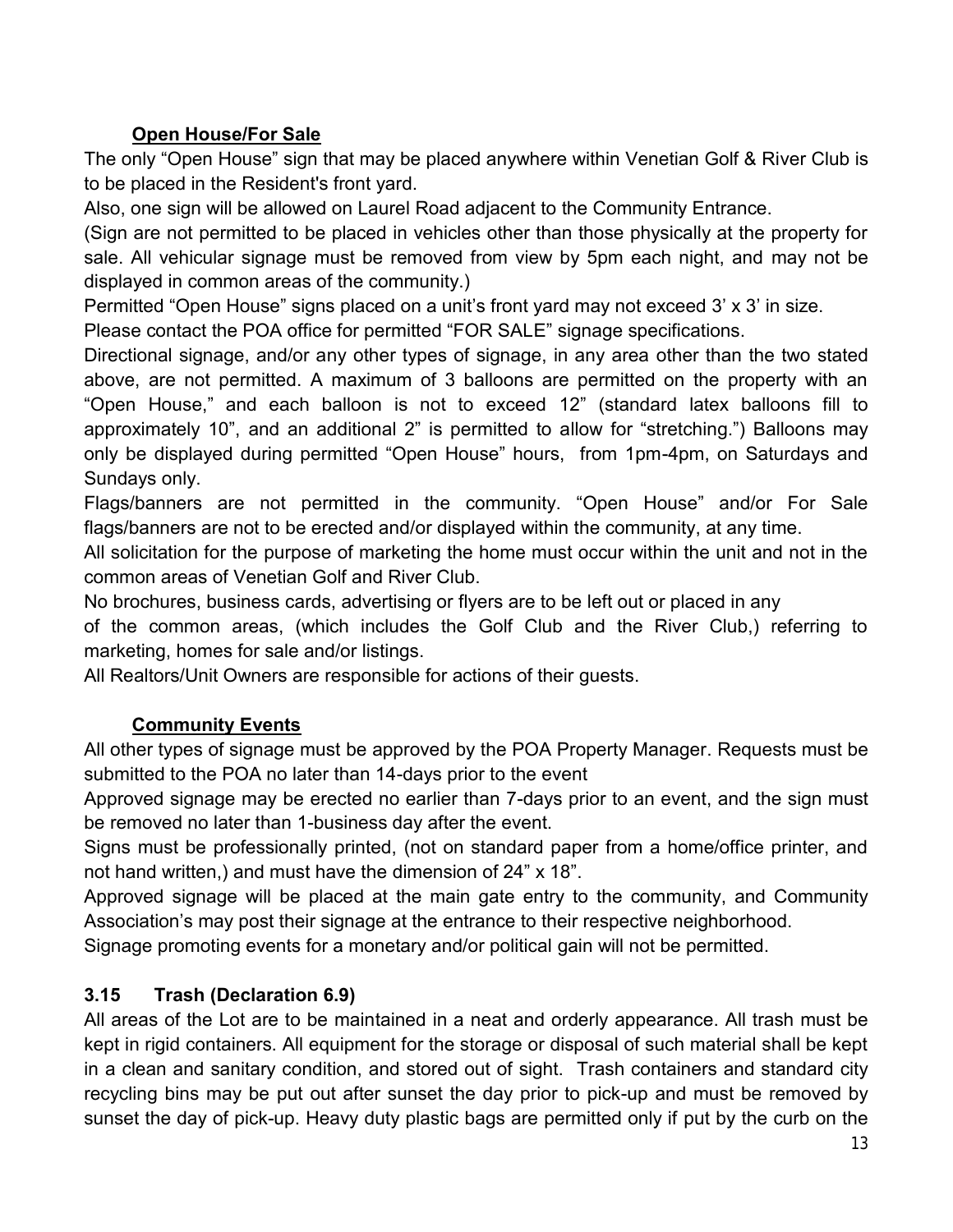day of pick-up. Shrub and tree trimmings to be picked up by the weekly trash collection service may be placed at the curbside the day prior to the date scheduled for pick-up.

# **ARCHITECTURAL CONTROL STANDARDS**

All homeowners in Venetian are automatically members of the Venetian Golf & River Club Property Owners Association, Inc. (the "Master Association"), and are required to maintain their membership in this Association and pay their annual dues. The Board of Directors of the Master Association "Board" has appointed an Architectural Control Committee (ACC), which reviews plans and specifications for modifications and additions in accordance with these guidelines**. (Section 8 of the Master Declaration fully explains the purpose and general rules for the ACC. Sections 6.3 and 6.43 addresses the right of the POA to address Rules and Regulations).** Only Homeowners may submit ACC forms and only Homeowners and contractors hired and accompanied by the Homeowner may speak at an ACC meeting. In the event that these Architectural Control Standards conflict with language in the Declaration, the language in the Declaration shall govern the issue.

All capitalized terms not defined herein shall have the same meaning set forth in the Master Declaration for Venetian Golf & River Club ("Declaration")

Step1: Preliminary Review: A preliminary review of the anticipated alterations and improvements should occur with the Property Owners Association Management Company ("Property Management"). At this time, conceptual ideas and drawings that you have conceived may be reviewed. This preliminary review is suggested to help avoid approval difficulties at the time of the final review and does not constitute approval. Final approval must be granted by the ACC.

Step 2: Final Review: When final drawings for anticipated alterations and improvements are complete, they must be submitted to the ACC for final approval. This information includes:

- 1. Site Plan showing the siting of the improvement or structure under Consideration on the Lot. Dimensions with relation to existing structures, easements and lot lines must be shown on the site plan.
- 2. For permanent structures, plans prepared by an architect and/or professional engineer as evidenced by their seal(s) include:
	- a. Floor Plan
	- b. Elevations depicting the Front, Rear and side views of the structure.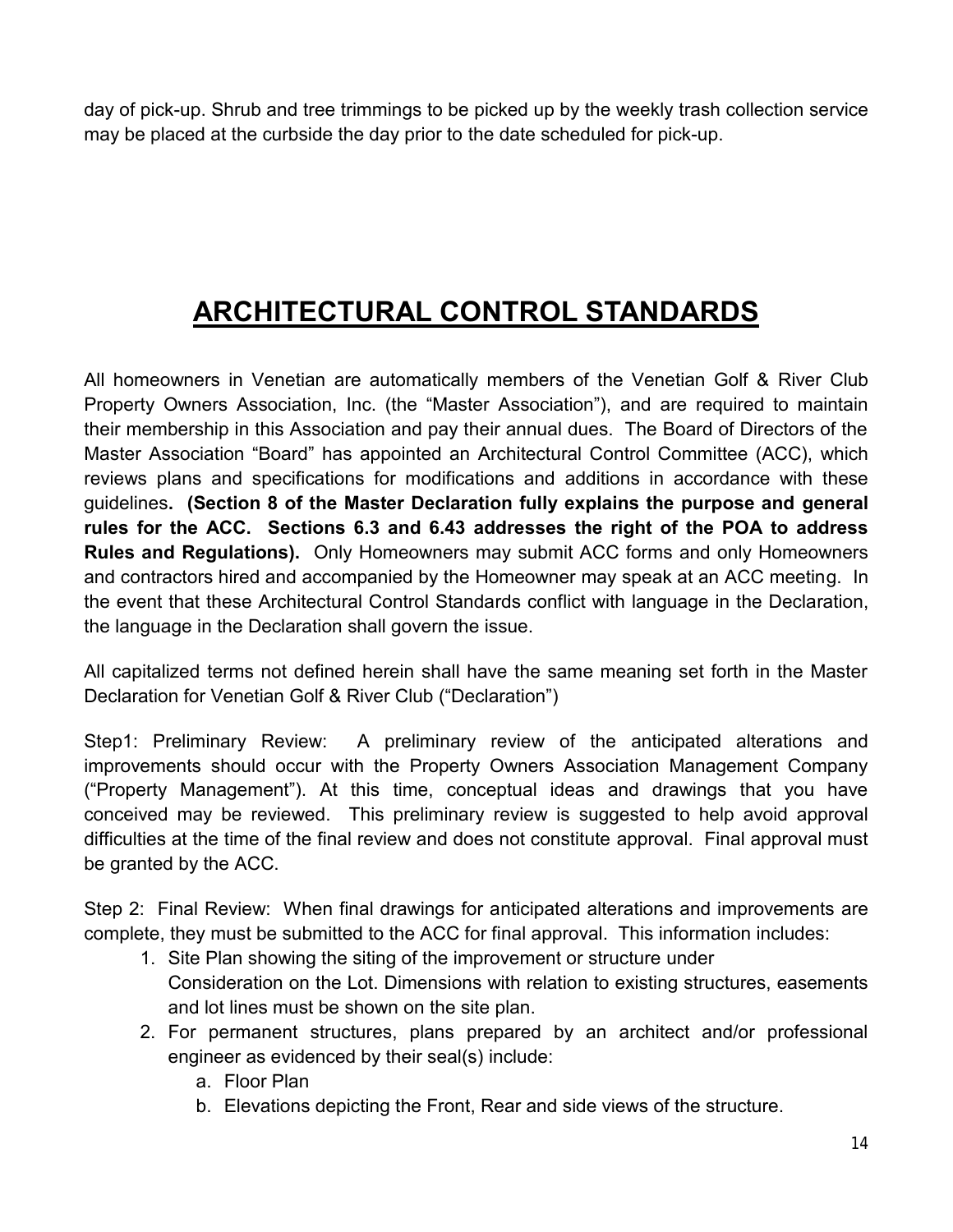- c. Roof Plan
- 3. Drainage Plan
- 4. Irrigation Plan
- 5. Landscaping Plan
- 6. Exterior Lighting Plan (if applicable)
- 7. Color Sample Boards for Exterior Finishes
- 8. Required permits are the sole responsibility and liability of the Owner.
- 9. If an independent architect is consulted, applicant must bear full cost for consultation.

Completed plans must be submitted to the ACC. The ACC will make every attempt to review the plans at the next scheduled ACC meeting after the submittal. At this time, adjustments to the plans may be required. If the revisions are substantial, the ACC may require that the plans be resubmitted for review. Once the plans are approved, the Homeowner will be notified. No site clearing or construction work of any kind is permitted on the Lot until final approval is received from the ACC. Construction work must begin within six months of the final approval of the plans or the approval shall be void.

This Architectural Control Review Procedure must be followed to insure that the Contractor follows the Architectural Control Standards. The ACC may require inspection of the staking plan for your Home and Lot improvements before construction may begin. Intermediate inspections may also be done by the ACC at any time during construction to verify compliance with the approved construction drawings. Developer is exempt from ACC review and approval.

The review and approval of the ACC is limited solely to whether the respective plans or work meet certain requirements, standards, and guidelines relating to aesthetics and the harmony and compatibility of proposed improvements in the Community.

The ACC reviews plans and specifications solely for the Association and the Declarant and shall have no liability of any kind to any other party for any matter whatsoever, including but not limited to the conformance or non-conformance by any party with respect to these Standards. The ACC reserves the right to waive or modify any conditions of these Standards and no person shall have any claim as a result thereof. Any waiver or modification shall be considered a waiver of modification with respect to any other similar or different matter. The ACC may withhold or grant its consent in its sole and reasonable discretion.

### 1. **ACCESSORY STRUCTURES (Declaration 6.27)**

The siting of permanent play structures including swing sets and basketball backboards, etc., are not permitted. Portable basketball hoops are permitted as long as they are put away in the homeowner's garage when not in use, and by sunset each evening. Lawn furnishings and decorations such as; doghouses, birdbaths, pole-mounted feeders, flag poles (except as allowed by Florida statute), fountains, statues, gazing balls, shepherd hooks, sea shells and similar accessories are prohibited in the front of the house. Such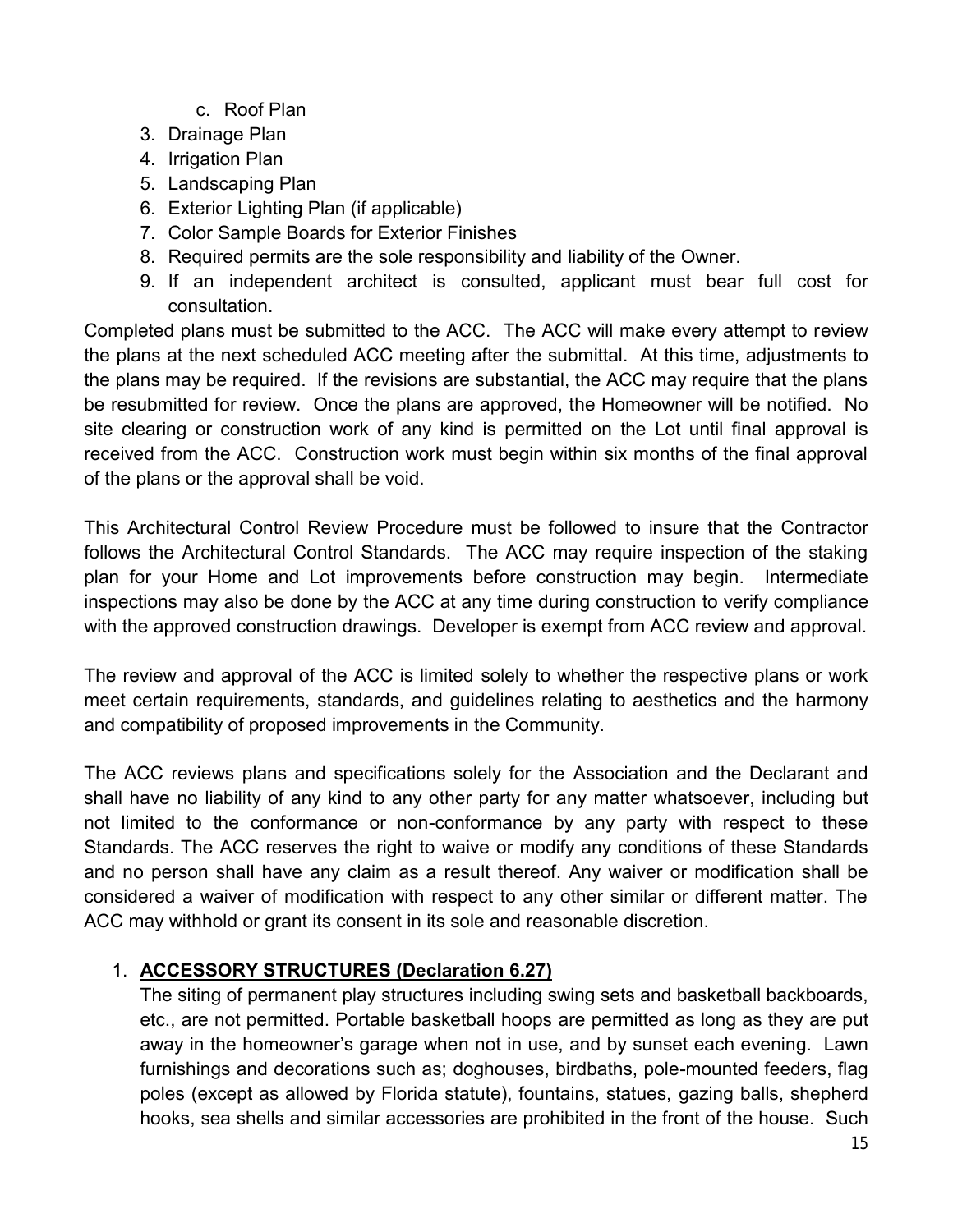items may be placed in the back of the Home and are subject to the approval of the ACC. Planters and trellises with live plants in front of the Home are permitted but must be properly maintained. **Courtyard, Carriage, and Villa homes may have 5 pots or less. Classics, Estates and Grand Estates may have 10 or less. No "nursery pots" are permitted.** Trellises must be within 12" of the structure. Clothes drying lines may be permitted on Lots only in locations approved by the ACC. Decorative wall ornaments may not be used on exterior walls in the front of the Home; however, decorative items may only be placed in the covered front entry/alcove of the Home. Permanently installed awnings inside the cage used to shade the rear lanai area are permitted with ACC approval.

### 2. **ANTENNAE AND SATELLITE DISHES (Declaration 6.10)**

In accordance with Section 6.10 of the Declaration, antennae which broadcast a signal must be concealed and installed inside the Home. Because satellite dishes require an unrestricted 'line of sight' . . . a satellite dish **may be** mounted on the exterior of the home. The location and size of any such satellite dish must be approved by the ACC before it is installed . . . Insofar as possible, satellite dishes should be installed at the rear of the Home, below the roof line and screened from view in accordance with Section 4 Privacy Screening and Fencing."

# 3. **APPEALS (Declaration 8.9)**

If approval is denied by the ACC and the Homeowner believes that the decision is unfair, the Homeowner may appeal to the POA Board.

# 4. **CONSTRUCTION SITE CONDUCT**

The contractor for your improvements is responsible for the conduct of the workers on the job and the condition of the site. The Owner is responsible for any damage to any Common Areas or Common Area improvements done by the contractor or any subcontractor.

To ensure quality and safety of all workers, drugs and intoxicants are not permitted on any construction sites. The contractor is responsible for trash and debris from the construction activity that might litter the streets throughout the Community. Trash should be stored in a covered dumpster on the job site and be emptied on a regular basis. Construction sites are to be cleaned daily.

Fires are not permitted on construction sites. At the end of each day, workers must clean up the trash at the site and keep construction materials neatly stored. Construction trailers are not permitted on any Lots or common areas.

To preserve the natural areas of the Lot and preservation areas, barricades shall be constructed as necessary. Additionally, all vehicular traffic should be kept away from the area within the drip line of existing trees to prevent soil compaction of the root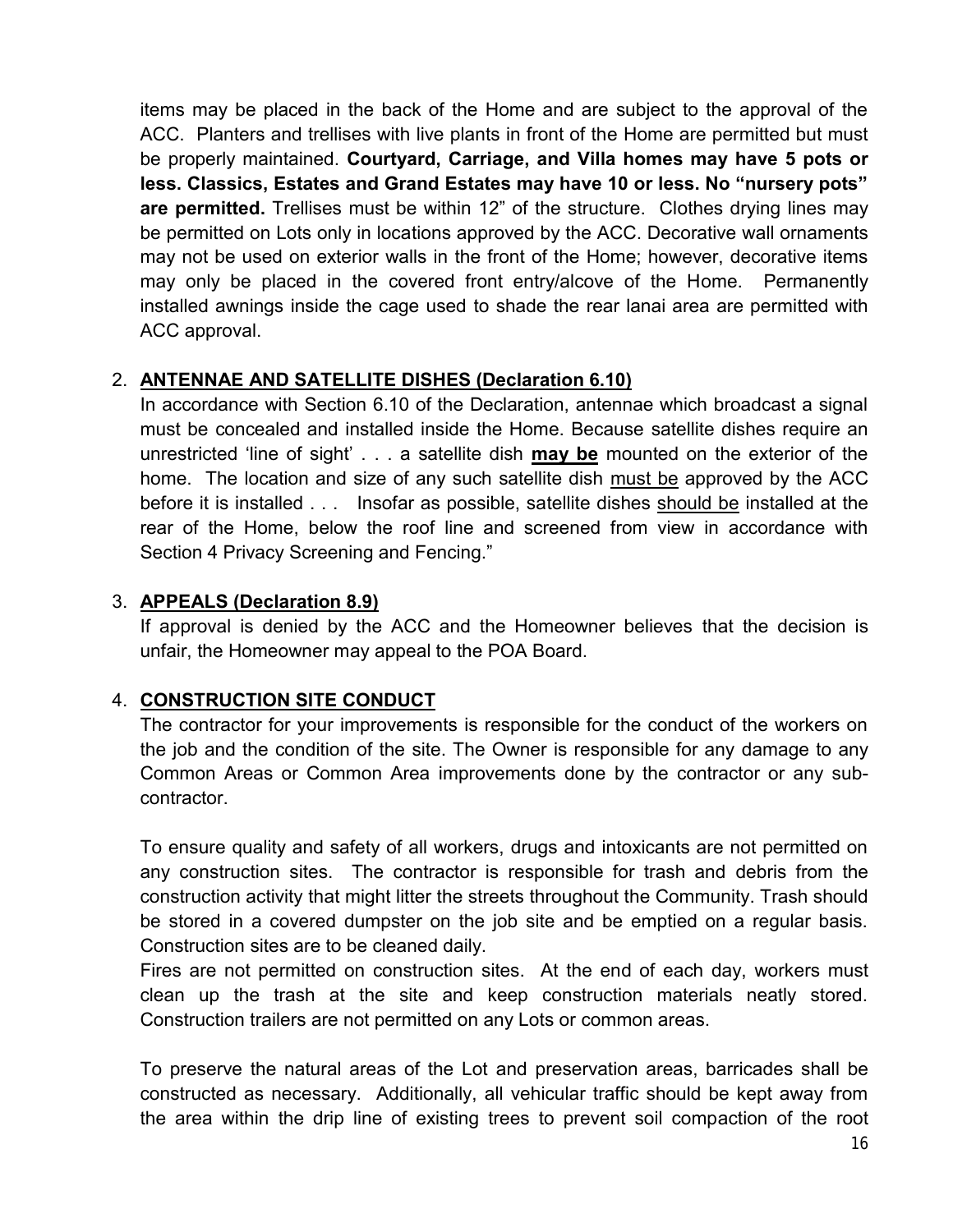zones. Damaged limbs and dead vegetation shall be removed from all sites.

### 5. **DRIVEWAYS/WALKWAYS (Declaration 6.5)**

The layout and materials used for the driveway, entry walk and walkways to the side yards create first impressions of your Home. Plain broom finished concrete, or concrete paver blocks in warm earth tones must be used for your driveway. Asphalt driveways are prohibited. The use of exposed aggregate as a paving surface is prohibited because these materials tend to deteriorate. The entry walkway to your Home should be wide enough to provide an entry statement to your front door. Walkway materials must be the same as, or compatible with, the driveway material. Stepping stones may be used as walkways to the side yards or placed in mulched areas on a Lot. The color scheme of these stones must match the entry walk paver or driveway and be of earth tones to blend in with either the grass or the mulch.

No epoxy coatings, elastomeric concrete finishes, paint or other similar concrete finishes will be allowed on driveways or walkways in the front of Homes. Any sealer applied to the paver driveways and sidewalks must be clear with no color added and with a satin, non-gloss finish. All homeowners and Neighborhood Associations must receive approval from the ACC for any driveway/walkway changes.

### 6. **EMERGENCY GENERATORS**

Emergency generators must conform to all utility, city, and county codes, be screened from view in accordance with section 4 Privacy Screening and Fencing and be fueled by natural gas. Weekly duty cycle must be during 10am-3pm, Monday through Saturday.

### 7. **EXTERIOR FINISHES (Declaration 8.1)**

All homes within the Community have a stucco finish. Various textures of stucco and the use of stucco bands are encouraged for variety. Wood and simulated siding materials are prohibited as exterior siding materials. All stucco walls must be painted or have approved color impregnation. Door and window trim must be finished to match or complement the materials of the elevations. Windows with reflective glass are prohibited. All gutters must be painted white with the exception of lanai/gutter downspout, which must match the lanai frame color. Downspouts must be painted white or the color of the exterior wall upon which they are installed. Roofs must be Barrel Tiles and of the color to match the color scheme of the House.

Glass inserts for front doors must be ACC approved and meet all criteria of the current City of Venice Building Code. Inserts must be either leaded or clear colorless glass. The glass pattern may not contain depictions of animals or people. The ACC recommends that the door insert trim molding match the color of the door. Natural wood stained doors are also allowed with ACC approval.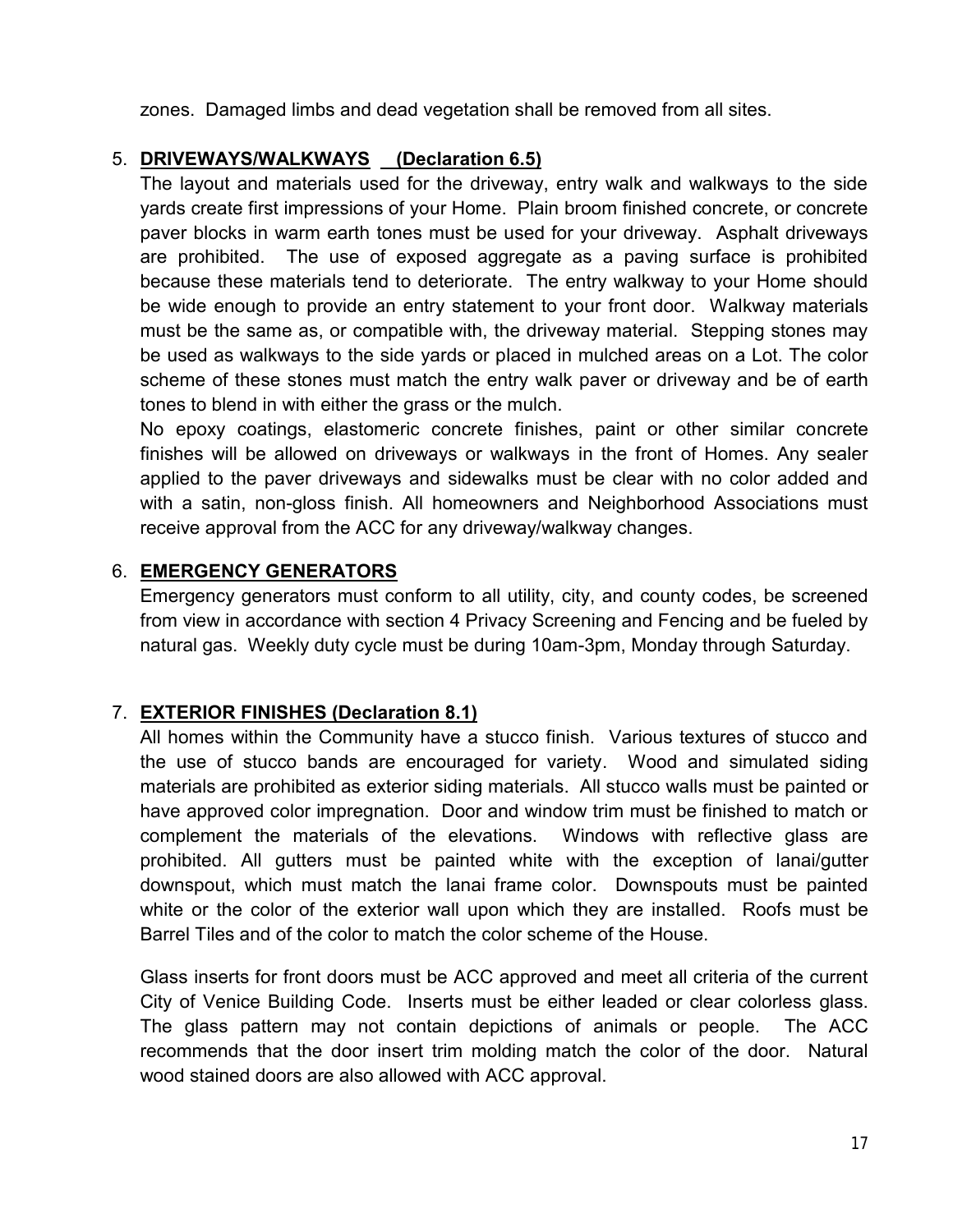Screen doors (phantom screens), on the front of the Home must be retractable; the trim of the retractable door must match the color of the front door. Courtyard homes with side entrance only are allowed to apply to ACC for installation of "other" screen doors. Screens on garage doors are prohibited.

### 8. **EXTERIOR LIGHTING (Declaration 6.26)**

If replacing or changing the carriage fixtures (on either side of the garage) or installing landscape lighting, ACC approval is required. Incandescent bulbs may not exceed 30 watts, LED not to exceed 5 watts in each individual fixture installed. Site lighting may be incorporated in the landscape and architectural plans for a dramatic night time effect. Lighting can be used to accent architectural elements and specimen landscape materials. Lighting layout and product specifications must be included with the landscape plans. All lighting should be directed within your Lot, with no spillover onto adjacent Lots. The use of colored lenses is prohibited, except when used in holiday displays which are temporarily allowed during the designated holiday season. All exterior lighting should only utilize bulbs of a warm white color (Technical Color Specification 2700 Degrees Kelvin), and must be of a constant burn (flickering/flame bulbs are not permitted.)

### 9. **FINAL INSPECTION**

Upon construction completion, the Homeowner or contractor must give written notice to the ACC that the project is complete and ready for inspection. All trash and building materials must be removed from the site. The landscape contractor must have all of the landscaping installed and the sod in place. The irrigation system shall be completely tested and fully operational. Any unauthorized changes to the actual construction which vary from the approved plans must be cleared with the ACC before the final inspection is approved.

### 10.**HURRICANE SHUTTERS (Declaration 6.29)**

The policy adopted by the Board regarding the types of hurricane shutters that are permissible follows:

No hurricane shutters of any kind may be deployed on the side walls or the front of a home, or on the rear of the home outside of the lanai screened area, except when an official tropical storm or hurricane watch or warning has been issued for Sarasota County. These shutters must be removed within 10 days after the warning or watch period has expired.

Metal shutters and fabric hurricane shutters which were provided by the builder and are painted or colored to match the home may be deployed inside the lanai screened area during the summer season.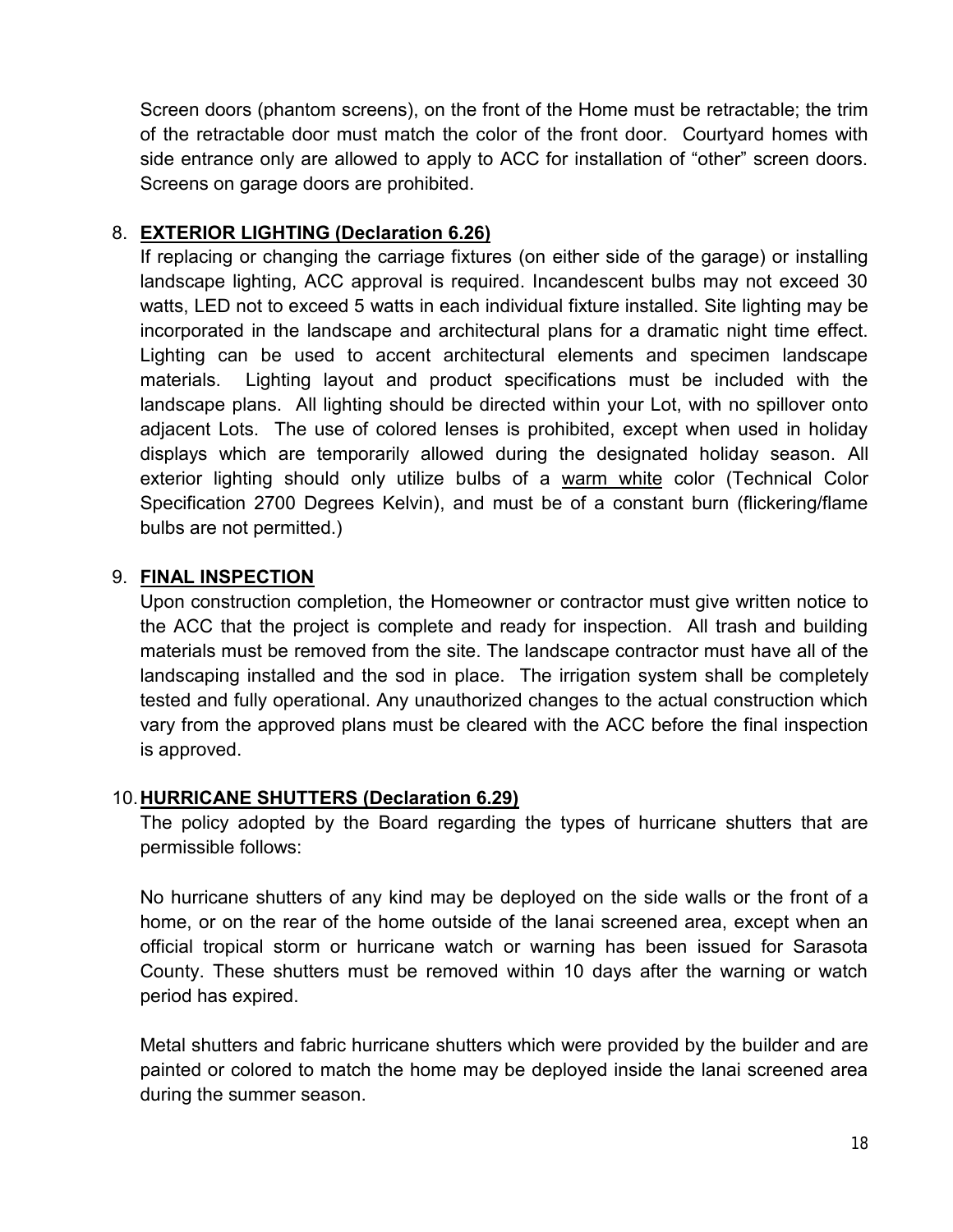Permanently installed storm shutters/hurricane protection, installed on the front or side of a home, must closely match the base color of the home, and if installed in the front entryway of a home the housing must be concealed.

Permanently installed fabric roll-down, metal roll-down, and accordion type shutters can be used to protect the rear screened lanai area as the homeowner desires. Their color must closely match the color of the walls of the home or the lanai. Permitted colors for metal are Bronze, Beige, Ivory, and White. Permitted colors for fabric are White, Bone, Black, Brown, and Grey.

# 11.**HVAC, MECHANICAL & ELECTRICAL EQUIPMENT (Declaration 8.1)**

Window or wall air-conditioning units and water-to-air heat pumps are prohibited. Exterior equipment, such as condensers, water treatment systems, pool equipment, emergency generators, etc. must be screened from view in accordance with Section 4 Privacy Screening and Fencing.

### 12.**IRRIGATION (Declaration 6.14)**

To help insure a thriving lawn and plant materials, an automatic underground irrigation system is installed. To insure continuous expanse of healthy landscaping and irrigation, coverage is required from the back of the curb at the street to the property line or adjacent conservation easements. Irrigation systems are tied into the community water reuse system.

Areas of native vegetation shall not be irrigated because doing so will encourage undesirable weed growth. Irrigation heads must be placed to prevent spraying onto walks, driveways, and the walls of your home. No irrigation heads may be placed within two (2) feet of the walls of your Home. Your system must be designed with an automatic time clock so that watering may be completed per the established schedule by the CDD. This feature is especially critical when local governments require watering restrictions during seasons of inadequate rainfall. Hose reels should be hidden from view when not in use.

### 13.**LANDSCAPING BARRIERS/EDGING (Declaration Article 8)**

Landscape barriers must allow for proper drainage from the landscaping beds so that water does not build up close to the Home. The barriers must be green or brown to match either the grass or the mulch. Homeowners are not authorized to install barriers that are black, blue, yellow, purple, etc., or any other colors that do not have an earth tone. Landscape curbing, such as rubber or formed concrete curbing, if used as barriers around landscaping beds, must be tan, brown or beige in color and not higher than 3". Wood edging or curbing is prohibited.

### 14.**LANDSCAPING BOULDERS (Declaration Article 8)**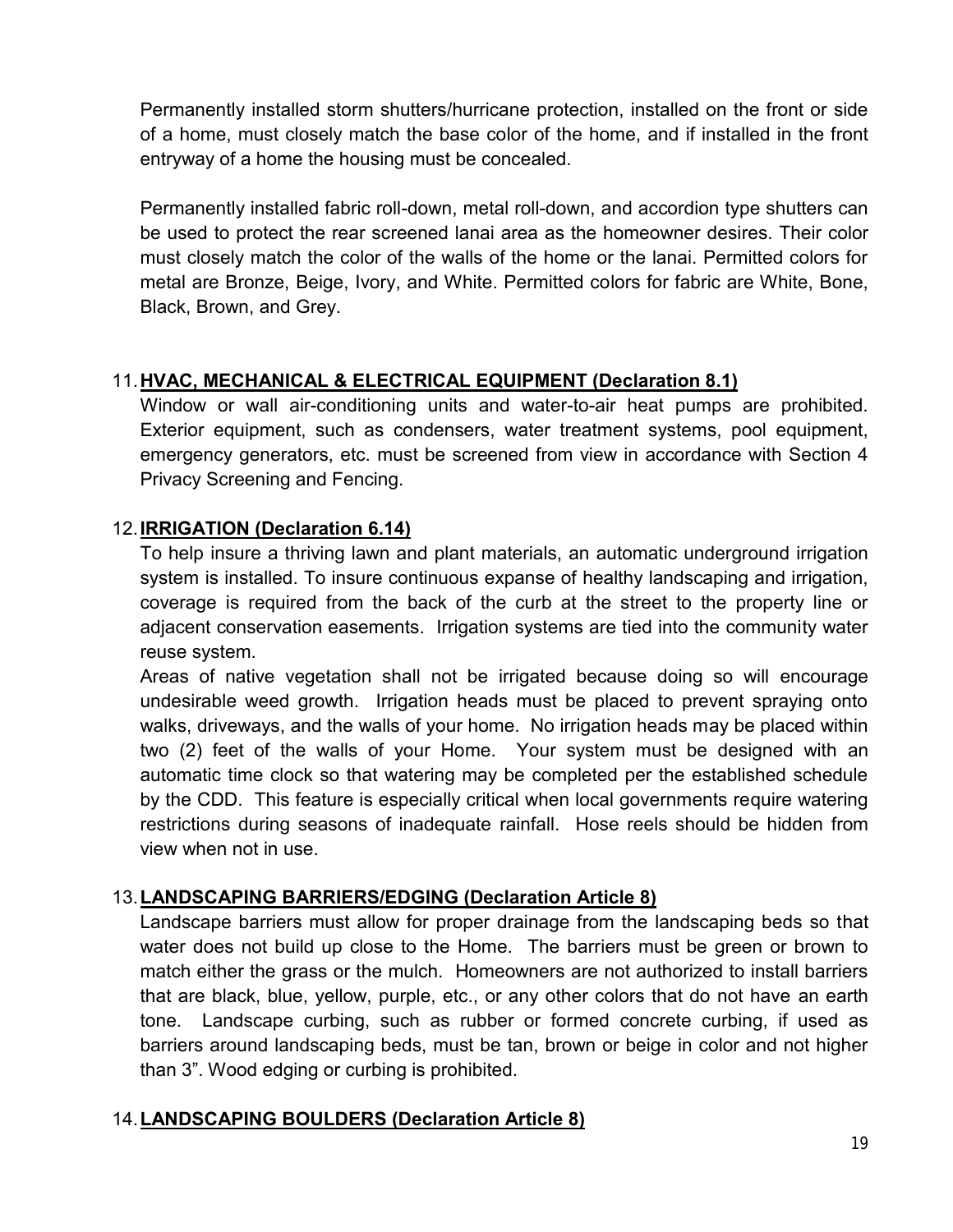Size is limited to 3' (length) x 2' (width) x 1' (height) or smaller subject to an approved landscape plan. Courtyard and Carriage homes may have up to 2 boulders, Villa's up to 3, Classics up to 5, Estates and Grand Estates up to 7.

### 15.**LANDSCAPE AND IRRIGATION DESIGN**

Landscaping is an essential element of your Home. The ACC suggests that your design be completed by a registered landscape architect who will provide expertise for citing your Home and the proposed site improvements. All proposed landscapes must meet the minimum county requirement.

#### 16.**LAWN MAINTENANCE (Declaration Article 8)**

Lawn areas of your Lot are to be sodded with approved St. Augustine species. Floratam sod is a recommended species due to its chinch bug resistance, though other hybrids of St. Augustine may be approved by the ACC. Empire Zoysia is also an approved grass and may be used only if it does not infringe upon neighboring properties.

Lawns need to be edged regularly to maintain a clean, crisp look. All areas which are not sodded, paved, or left in natural vegetation, must be covered with three inches of mulch to maintain soil moisture and to keep weeds out of planted beds. Pine bark, eucalyptus or cyprus are approved mulches, only earth tone colors are allowed. Red Lava Rock is also approved for planting beds. White rock/shell beds are prohibited.

### 17.**Lightning Protection Systems**

Lightning protection is not a do-it-yourself project. **Owner Installed Systems WILL NOT BE ALLOWED.** An improperly installed lightning protection system can be more dangerous than no system at all. Industry studies have proven that improperly installed systems, lacking proper terminations, non-compliant conductor sizing, improper earth grounding and lack of adequate exposed surface bonding can actually force the lightning strike to seek a path to ground through the structure when the proper drain path is incomplete, improperly bonded, or not adequately sized with catastrophic consequences. **Detailed Plans MUST be designed, prepared and sealed by a Florida Registered Professional Engineer.** Plans should include all necessary details as illustrated in the above diagram and as recommended by Underwriters Laboratories (UL), Institute of Electrical and Electronic Engineers (IEEE) and Lightning Protection Institute (LPI).

Lightning protection system installation is a specialty discipline. To ensure that a lightning protection system is installed in accordance with national safety standards – it is important to hire an experienced lightning protection contractor that is listed with Underwriters Laboratories. It is an absolute ACC Submission requirement to make sure your installer is a Lightning Protection Institute (LPI) CERTIFIED expert and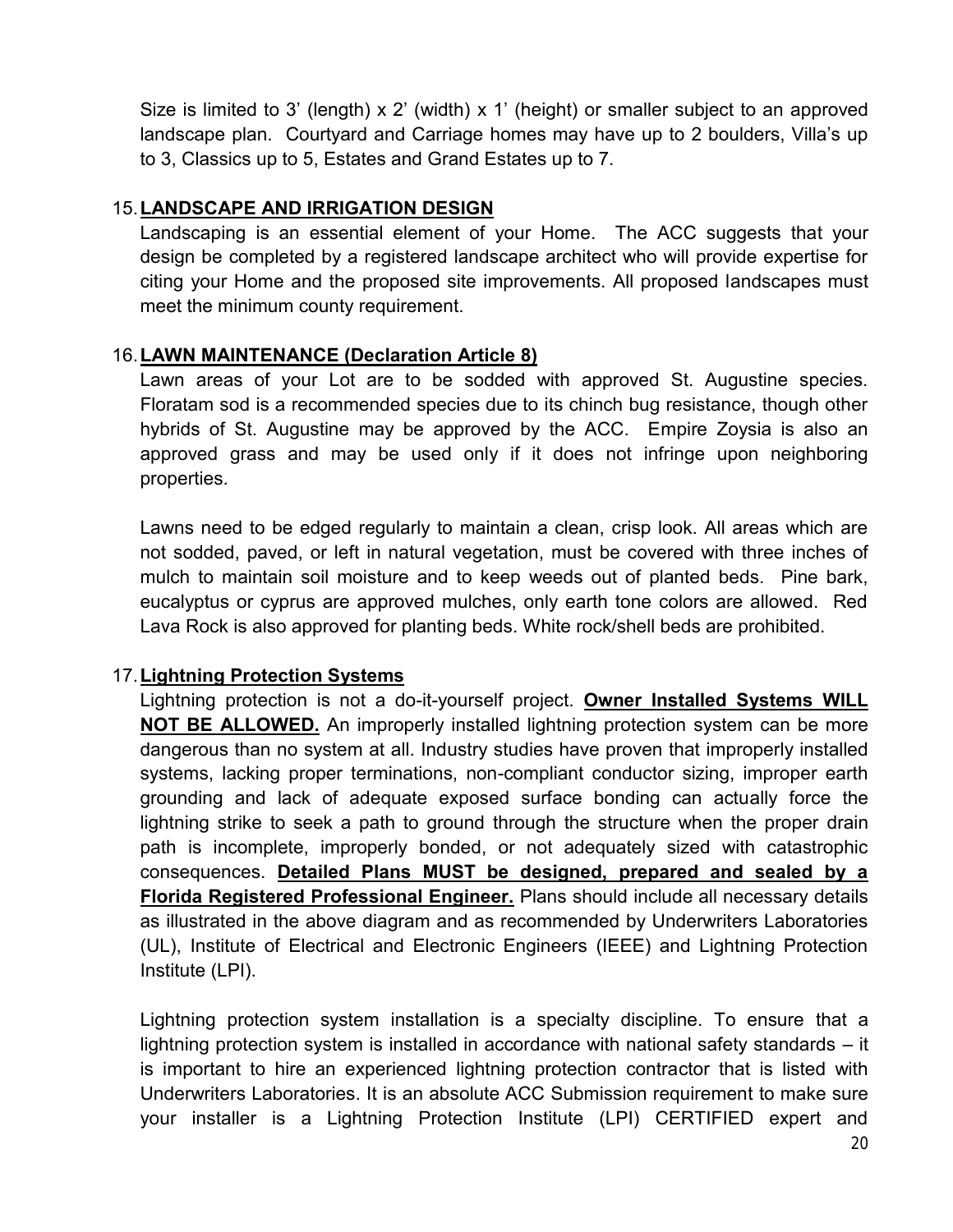experienced in lightning protection (this is definitely not a DIY project). **(It is required that your ACC Application include the installing contractors UL-listing number and evidence of LPI credentials.)** Documentation of the installer's credentials MUST accompany your ACC application. An improperly installed system can result in devastating losses. Lightning protection systems should only be installed by trained, experienced lightning protection specialists – roofers, general contractors and electricians are typically not qualified to install lightning protection systems.

### 18.**PLANS (Declaration Article 8)**

Landscape plans must be completed at a scale no smaller than 1" = 20" and show all natural areas, proposed planting beds, sodded lawn, and all tree locations. The plans must also include a plant list with common and botanical names, plant sizes, and material spacing. Your landscape architect can best advise you of plant materials that are appropriate to the soils and drainage conditions of your Lot. Tree and shrub masses should be designed to moderate the climate of the living environments within and surrounding your Home. Breezes may be directed or buffered by the materials and trees planted to provide shade in the heat of the day. Shrub masses should be located so that your neighbor's views of the water or golf course are not inhibited (view is defined as a straight line projection of the side walls of the home to the rear of property). Natural areas may be enhanced with the addition of understory materials to create islands of landscaping in your yard. Native plant species must be preserved in these areas and various setbacks from these buffers to any site construction must be observed as regulated by pertinent government agencies.

### 19.**POOLS & POOL/LANAI ENCLOSURES (Declaration 6.24)**

Pools and decks shall not encroach upon utility easements located on your Lot. Aboveground pools and pools constructed of vinyl or other synthetic materials are prohibited. Spas may be constructed of concrete, wood or synthetic materials. All decking around pool and spa areas must be finished concrete, aggregate, elastomeric concrete finish, stamped concrete, tile, brick or concrete pavers. Pools and spas must be equipped with a sanitation system that utilizes saline (salt) chlorination. Stand alone spas may use bromine chlorination.

Pool and Lanai roof enclosures (that extend beyond the roof of the House) are required and should be with MANSARD roof shape to compliment the architecture of your Home and may not exceed the height of the Home. Swimming pool screen enclosures must be built within the side yard setbacks and may not be closer than 5' from the rear of the Lot unless the easement is greater than 5'. All aluminum enclosures must be painted a dark bronze color, the screen must have a charcoal color, and no mill finish aluminum is permitted. Super gutters must be bronze. All fasteners and cables must be stainless steel or Pro-Tec or equivalent.

### 20.**PRIVACY SCREENING AND FENCING (Declaration 6.30)**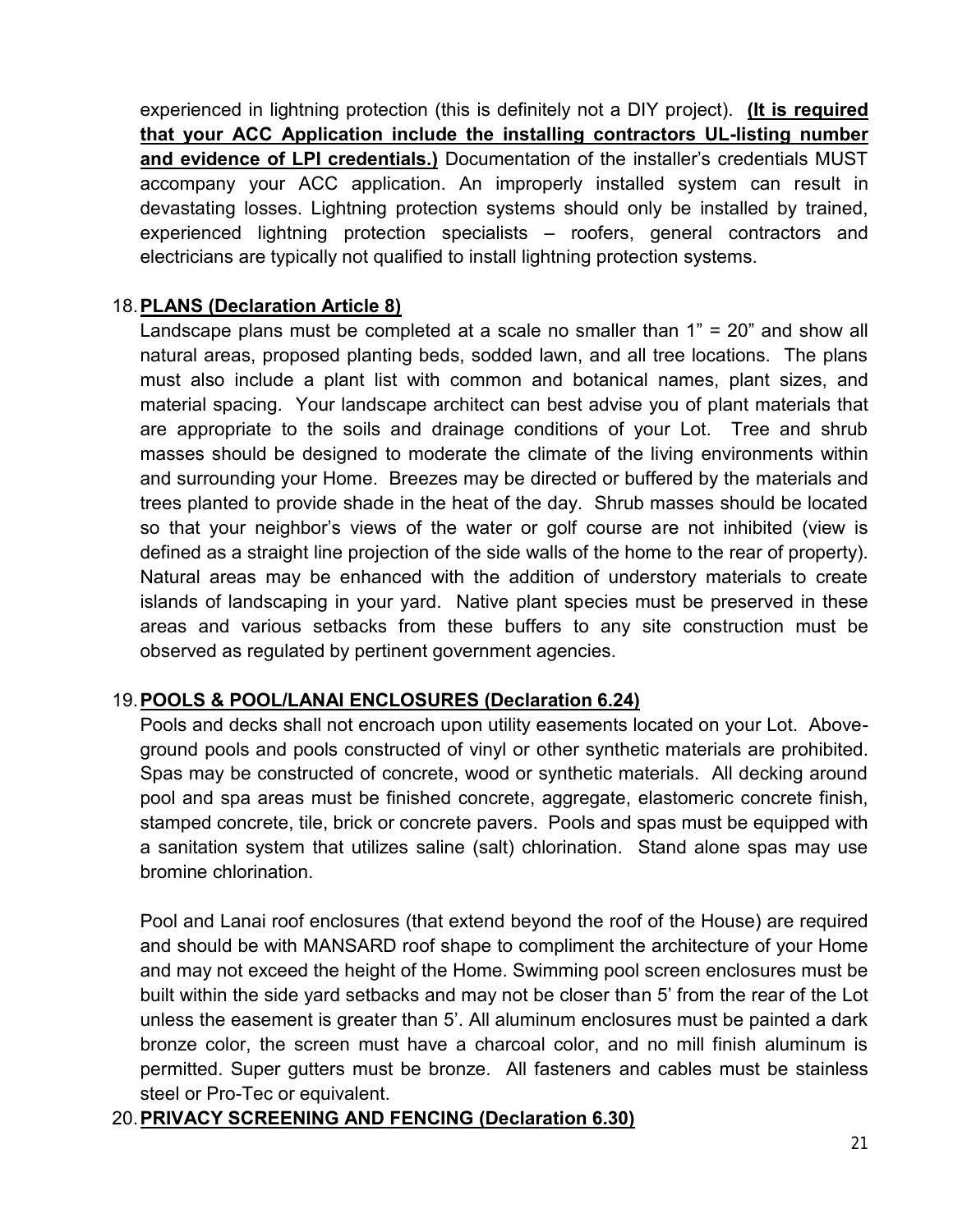"Landscape materials shall be used as necessary to provide screening and privacy within your yard. . . Service yard areas are used for the storage of trashcans, location of A/C compressors, pump equipment, pool equipment, satellite dishes, etc., each of which must be screened by a 4-foot high dense hedgerow, as much as possible. A list of permitted plant material which may be used in the hedgerows is included in these guidelines. Fences, gates or walls may not be constructed on any Lot, with the exception of an invisible electric fence."

### 21.**PROHIBITED TREE/PLANT MATERIAL (Declaration Article 8)**

The following specific plants are prohibited in the Venetian community. They are prohibited because of their invasive tendencies, their ability to destroy native plant systems and other undesirable features. Any prohibited tree should be reported to the VG&RC POA Property Manager immediately and approval will be granted to remove any prohibited trees/plants ASAP.

# **Norfolk Pine and all pine tree variations**

#### **\*Human-edible Fruit Trees**

\*Fruit and vegetable plants are only permitted within the lanai enclosures

| <b>Downey Rose Myrtle</b> |
|---------------------------|
| <b>Senegal Date Palm</b>  |
| <b>Bamboo</b>             |
| <b>Punk Tree</b>          |
|                           |

**Royal Palms and Washingtonian Palms will NOT be approved to be installed.** 

### 22.**RECOMMENDED LANDSCAPE MATERIALS (Declaration Article 8)**

The use of native plant materials is encouraged because of their inherent adaptability to the area and low maintenance requirements. The following is a list of recommended plant materials that may be used for the landscaping of your Home at Venetian. Each of the plants is followed by notations indicating whether the plant is a native plant or a xeriscape plant. Several of the plants share all of these characteristics.

- "N" Indicates native Florida plants
- "X" Indicates xeriscape plants; plants which survive on natural rainfall with little supplemental irrigation.

| <b>COMMON NAME</b>    | <b>BOTANICAL NAME</b> | <b>ADAPTABILITY</b> |
|-----------------------|-----------------------|---------------------|
| <b>TREES:</b>         |                       |                     |
| <b>American Holly</b> | llex opaca            | N, X                |
| <b>Bottle Brush</b>   | Callistemon rigidus   | X                   |
| <b>Crape Myrtle</b>   | Lagerstroemia indica  | X                   |
| <b>Geiger Tree</b>    | Cordia sebestena      | X                   |
| <b>Golden Shower</b>  | Cassia fistula        |                     |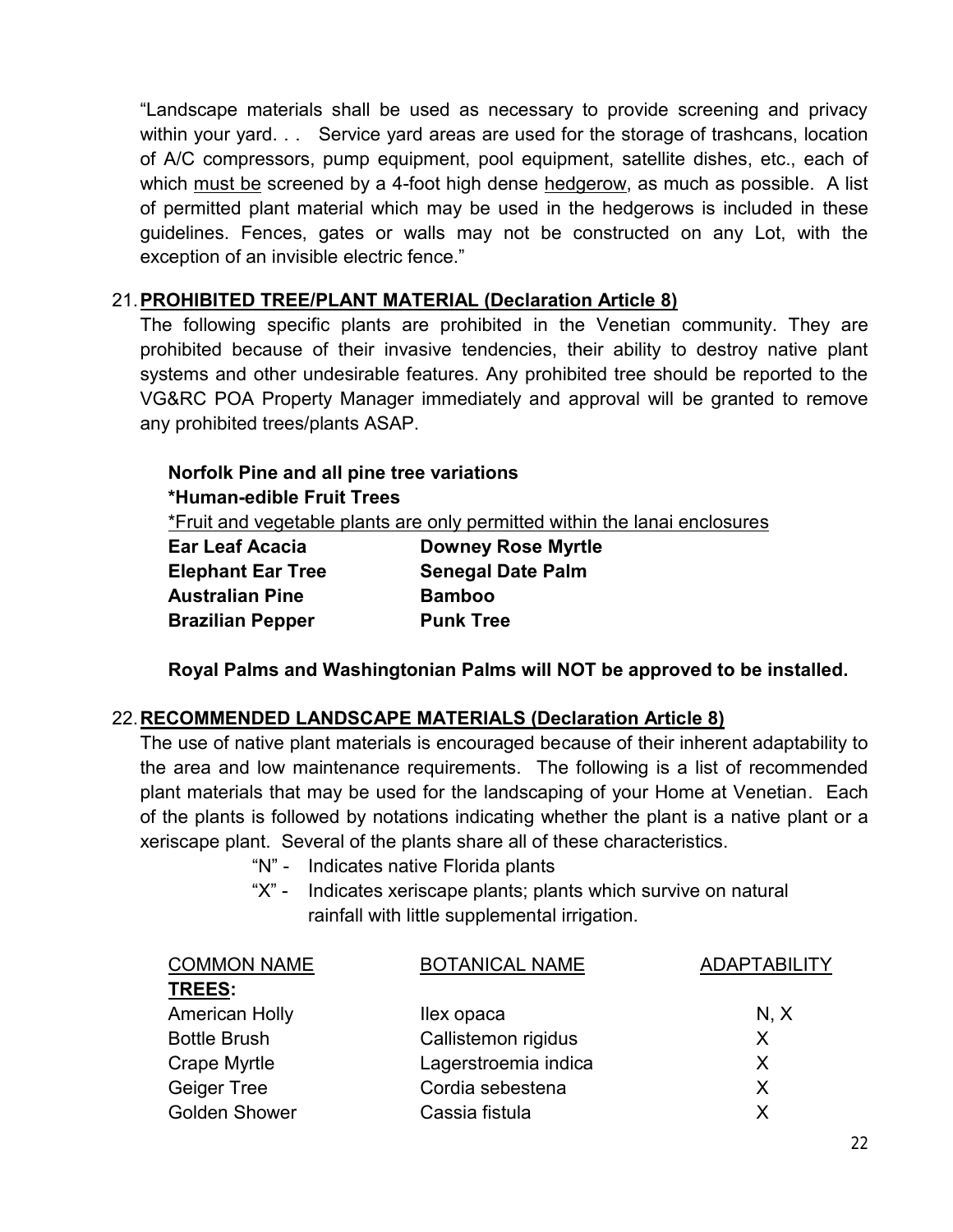| Japanese Blueberry                 | Elaeocarpus decipiens      | X       |
|------------------------------------|----------------------------|---------|
| Jatropha                           | Jatropha integerrima       | N       |
| <b>Laurel Oak</b>                  | Quercus laurifolia         | N       |
| Ligustrum                          | Ligustgrum japopnicum      | X.      |
| Live Oak                           | Quercus virginiana         | N       |
| Loblolly Bay                       | Gordonia lasianthus        | N       |
| Little Gem Magnolia                |                            | N, X    |
| <b>Nellie Stevens Holly</b>        | llex x 'Nellie R. Stevens' | N       |
| Southern Magnolia                  | Magnolia grandiflora       | N, X    |
| Sweetbay Magnolia                  | Magnolia virginiana        | N       |
| <b>Trumpet Tree</b>                | Tabebuia sp.               | X.      |
| <b>Wax Myrtle</b>                  | Myrica cerifera            | N, X    |
| Weeping Bottle Brush               | Callistemon viminalis      | X       |
| <b>White Geiger</b>                | Cordia boissieri           | $\sf X$ |
| <b>Oleander Standards</b>          | Nerium oleander "STD"      | $\sf X$ |
| APPROVED HARDWOOD TREE REPLACEMENT |                            |         |
| American Elm                       | <b>Ulmus Americana</b>     |         |
| <b>American Holly</b>              | llex opaca                 | N, X    |
| Green / Silver Buttonwood          | <b>Conocarpus Erectus</b>  |         |
| East Palatka Holly                 | Ilex Xappenuata and cvs    |         |
| Little Gem Magnolia                |                            | N, X    |
| <b>Nellie Stevens Holly</b>        | llex x 'Nellie R. Stevens' | N       |
| <b>Red Maple</b>                   | Acer Rubrum                |         |
| <b>Shady Lady</b>                  | <b>Bucida Buceras</b>      |         |
| Southern Magnolia                  | Magnolia grandiflora       | N, X    |
| Southern Red Cedar                 | Juniperus Silicicola       |         |
| Sweetbay Magnolia                  | Magnolia virginiana        | N       |
| <b>Yaupon Holly</b>                | Ilex vomiteria             | N, X    |
| <u>PALMS:</u>                      |                            |         |
| Areca Palm                         | Chrysalidocarpus lutescens | X       |
| Cabbage Palm                       | Sabal palmetto             | N, X    |
| <b>Canary Island Date Palm</b>     | Phoenix canariensis        | X       |
| <b>Needle Palm</b>                 | Rhapidophyllum hystrix     | N, X    |
| <b>Paurotis Palm</b>               | Acoelorrhaphe wrightii     | N, X    |
| Pindo Palm                         | Butia capitata             | X.      |
| Pygmy Date Palm                    | Phoenix roebelenii         | X.      |
| Washington Fan Palm                | Washingtonia robusta       | X.      |
| <b>Foxtail Palm</b>                | Wodyetia bifurcate         | X.      |
| <b>Chinese Fan Palm</b>            | Livistonia chinensis       |         |
| <b>Queen Palm</b>                  | Syagrus romanzoffiana      |         |
|                                    |                            |         |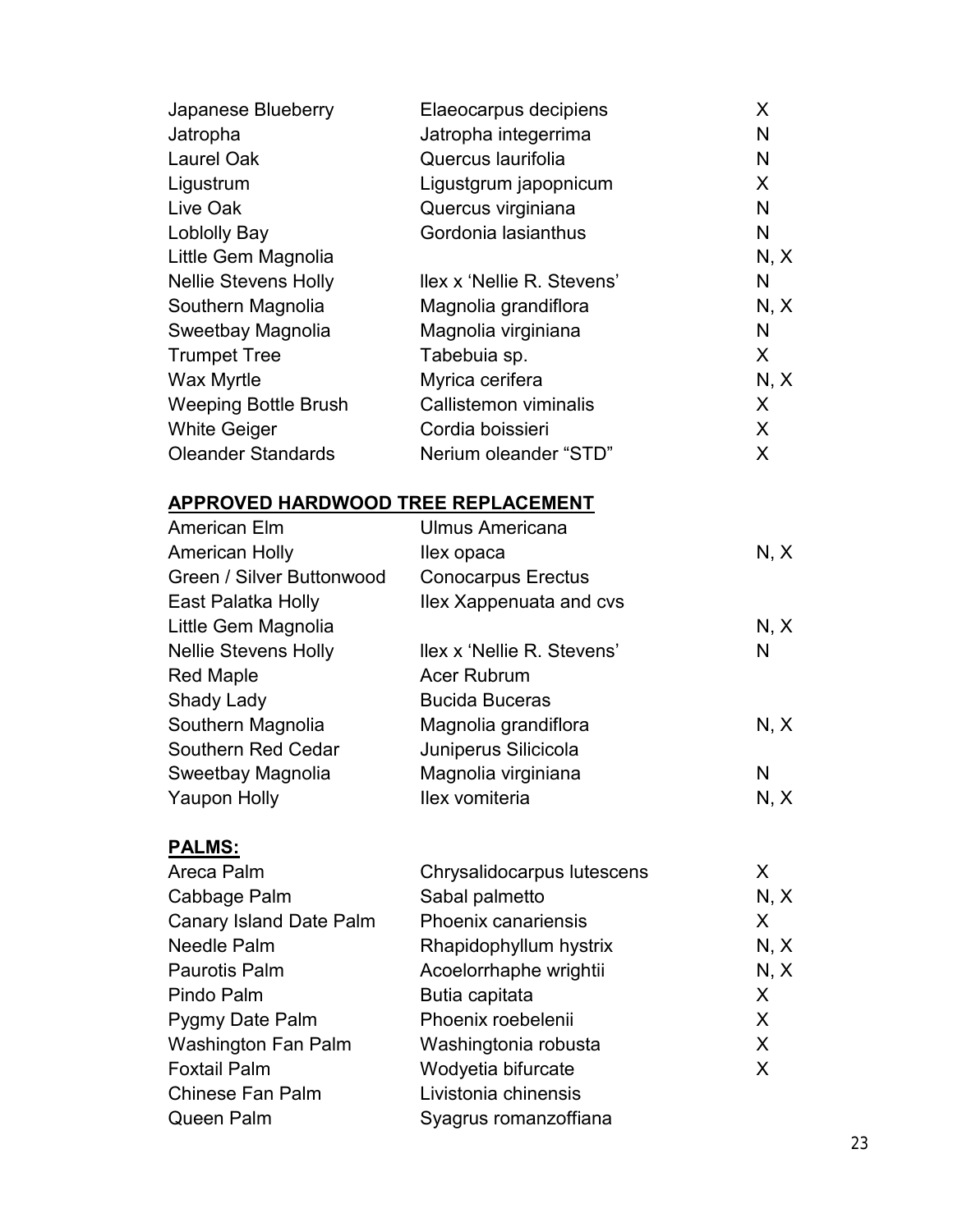| <b>Bismarck Palm</b>                                         | Bismarckia nobilis                    | X      |
|--------------------------------------------------------------|---------------------------------------|--------|
| <b>Sylvester Date Palm</b>                                   | <b>Phoenix Sylvestris</b>             | X      |
|                                                              |                                       |        |
| <b>SHRUBS AND MEDIUM SIZED PLANTS:</b><br>African Bush Daisy | Gamolepis chrysanthemoides            | X      |
| Anise                                                        | Illicium floridanum                   | N, X   |
| Azalea                                                       | Rhododendron species                  |        |
| Bougainvillea                                                | Bouganvillea sp.                      | X      |
| <b>Burford Holly</b>                                         | llex cornuta "Burfordii"              | X      |
| <b>Buttonwood</b>                                            | Conocarpus erecta                     | N, X   |
| Croton                                                       | Codiaeum variegatum                   | X      |
| <b>Dwarf Firebush</b>                                        | Hamelia Patens 'Compacta'             | N      |
| <b>Dwarf Indian Hawthorne</b>                                | Raphiolepis indica                    | X      |
| Firecracker plant                                            | Russelia equisetiformis               | X      |
| <b>Hibiscus</b>                                              | Hibiscus rosa-sinensis                | N      |
| Indian Hawthorn                                              | Raphiolepis indica                    | X      |
| Juniper                                                      | Juniperos chinensis                   | X      |
| King's Mantle                                                | Thunbergia erecta                     | X      |
| Lion's Ear                                                   | Leonotis leonurus                     | X      |
| Loropetalum                                                  | Loropetalum chinese var rubrum 'Ruby' | X      |
| Oleander                                                     | Neriium oleander                      | X      |
| Orange Jessamine                                             | Murraya paniculata                    | X      |
| <b>Pampas Grass</b>                                          | Cortaderia selloana                   | X      |
| Pittosporum                                                  | Pittosporum tobira                    | X      |
| Podocarpus                                                   | Podocarpu & macrophyllus              | X      |
| Porterweed                                                   | Stachytarpheta jamaicensis            | Varies |
| Plumbago                                                     | Plumbago auriculata                   | X      |
| <b>Princess Flower</b>                                       | Tibouchina urvilleana                 | X      |
| Rain of Gold Thryallis                                       | Galphimia glauca                      | X      |
| Rosemary                                                     | Rosmarinus officinalis                | X      |
| <b>Ruddy Rose</b>                                            | Ruspolia hypocrateriformis            | Varies |
| Sadankwa Viburnum                                            | Viburnum suspensum                    |        |
| <b>Texas Sage</b>                                            | Leucophyllium frutescens              | X      |
| <b>Turk's Cap Hibiscus</b>                                   | Malvaviscus penduliflorus             | N      |
| <b>Walter's Viburnum</b>                                     | Viburnum obovaturn                    | N      |

# **VINES, GRASSES AND GROUND COVERS:**

| African Iris          | Dietes vegeta        | Varies       |
|-----------------------|----------------------|--------------|
| Algerian Ivy          | Redera canariesis    | $\mathsf{X}$ |
| Amaryllis Lily        | Amaryllis sp.        | X            |
| <b>Blanket Flower</b> | Gaillardia pulchella | N            |
| <b>Bromeliad</b>      | varies               | Varies       |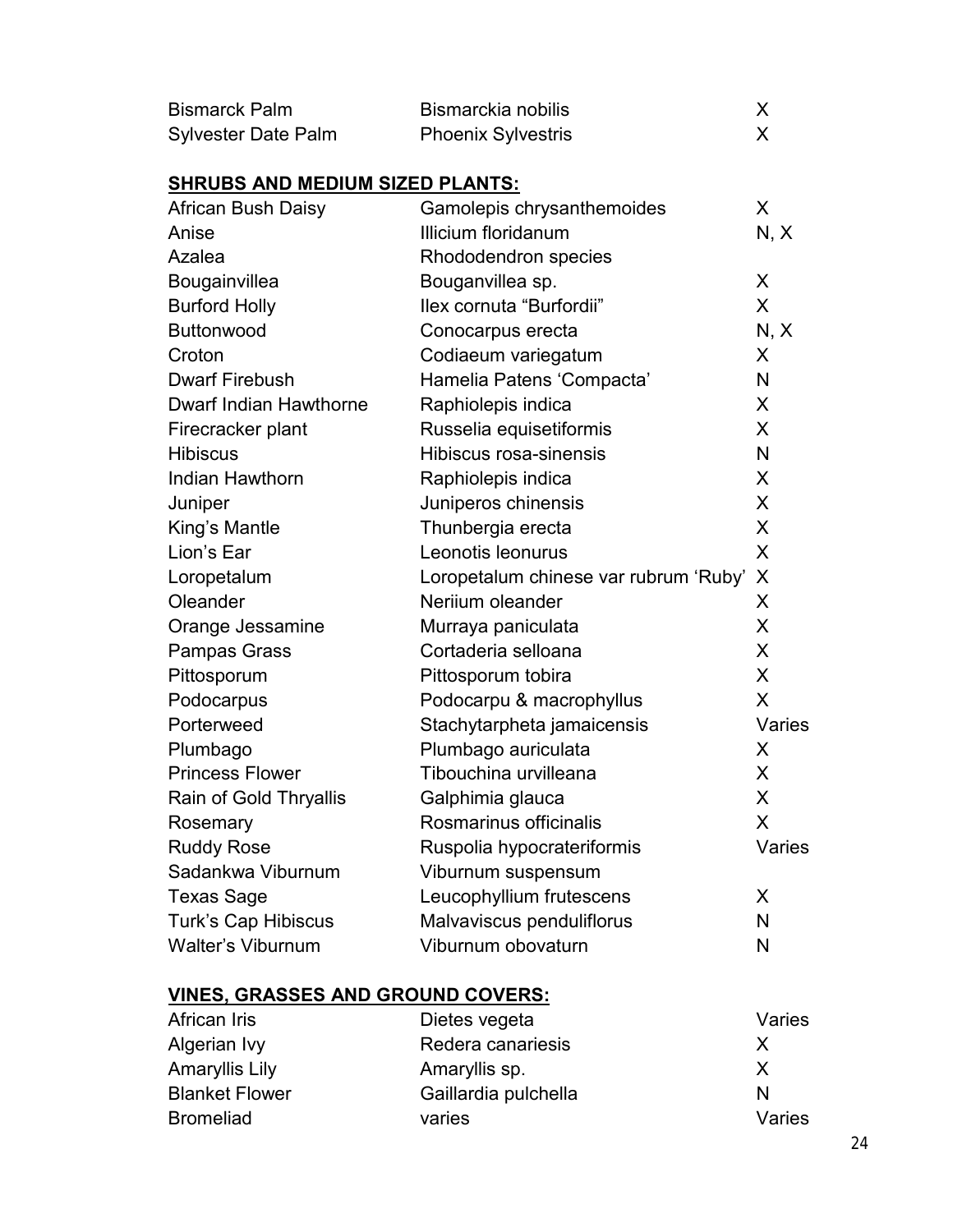| <b>Cardboard Plant</b>    | Zamia furfuracea                 | X        |
|---------------------------|----------------------------------|----------|
| Coontie                   | Zamia pumila                     | N, X     |
| <b>Creeping Fig</b>       | Ficus pumila                     | X        |
| <b>Crown of Thorns</b>    | Euphorbia milii                  | X        |
| Daylily                   | Hemerocallis sp.                 | X        |
| <b>Dwarf Oyster Plant</b> | Tradescantia spathacea 'Dwarf'   | Invasive |
| English Ivy               | Hedera helix                     |          |
| Fuchsia Skullcap          | Scutellaria suffrutescens        |          |
| Gaura                     | Gaura lindheimeri                |          |
| Liriope                   | Liriope muscari                  | X        |
| Milkwood                  | Asclepias curassavica            | Varies   |
| <b>Modo Grass</b>         | Ophipogon japonicus              | X.       |
| Parson's Juniper          | Juniperus chinensis "Parsonii"   | X        |
| Periwinkle                | Vinca major                      | X        |
| Pentas                    | Penta sp.                        | X        |
| Salvia                    | Salvia sp.                       | N, X     |
| Shore Juniper             | Juniperus conferta               | X        |
| St. Augustine Grass       | Stenotaphrum secundatu           | $\sf X$  |
| Tampa Vervain             | Glandularia tampensis            | N        |
| <b>Trailing Lantana</b>   | Lantana montevidensis            | X        |
| Variegated Flax Lily      | Dianelia tasmanica 'Variegata'   | Varies   |
| Zoysia Grass              | Emerald cultivar Zoysia japonica |          |

### 23.**REPAINTING (Declaration 8.1)**

If a Homeowner intends to repaint the Home in its original colors, an application must be submitted to the ACC. The application must include the color sheet or formulas provided by Sherwin Williams, Scott Paint or other evidence that shows the original colors of the home when it was built and painted by the Declarant. Satin finish is the required standard.

If a Homeowner wishes to change the color of a Home, the Homeowner must use another original and complete color scheme created by the Declarant that is used on an existing Home as approved by the ACC. The entire exterior must match the proposed color scheme. The Homeowner may not choose the color scheme of a Home immediately to the right or immediately to the left of his Home, nor that of the Home directly across the street. "Before" photos must be submitted as part of the process.

Any change in the colors of your doors, window trim, or home during repaint is subject to ACC approval. Color swatches and/or paint formulas are to be submitted with the ACC request for approval, as well as the address of the Home of which the color scheme is being duplicated.

The home/roof/driveway/sidewalk and curb must be clean prior to painting. Testing and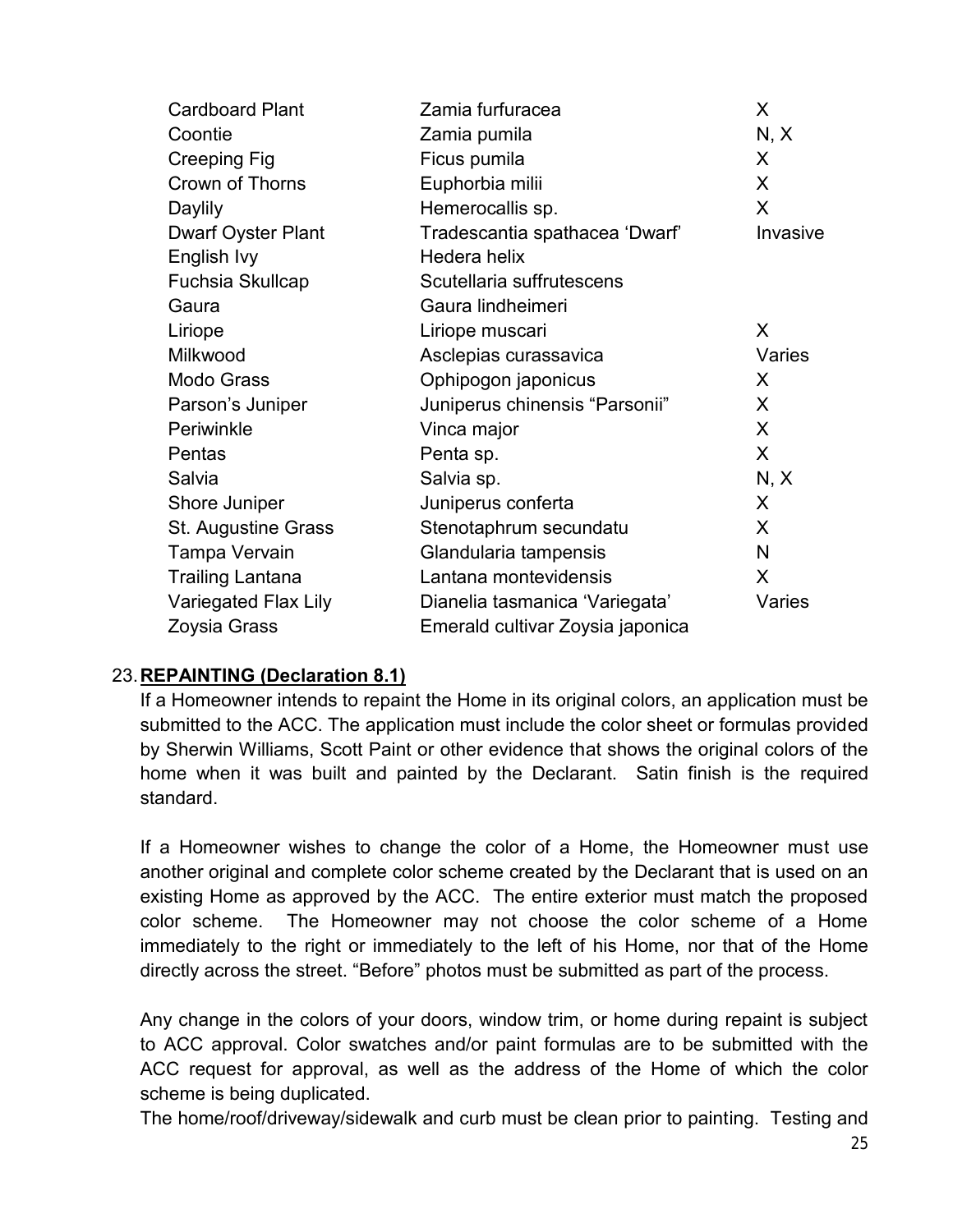confirming colors is the responsibility of the homeowner/contractor.

### 24.**SOLAR PANELS (Declaration 6.11)**

Applications to install solar panels on a Home must include the following items: Pipes on the roof and going down the wall of the Home must be painted to match the color of the roof and wall, respectively

A drawing and plat showing the orientation of the Home on the Lot and North duly noted must be submitted with the application, illustrating where the solar panels will be installed. Samples of construction materials may be required prior to approval.

For Homes that are still under warranty with the Declarant, Homeowners are notified that installing solar panels may void the roof warranty.

### 25.**TREES & TREE REMOVAL (Declaration 6.35)**

Existing trees that occur on the Lots within the "Venetian" (VG&RC) should be retained to the greatest extent possible. Trees add value to the Lots and create a sense of permanence and maturity. No trees shall be removed except for diseased or dead trees and trees needing to be removed to promote the growth of other landscaping or for safety reasons. Removing any existing tree(s) must be approved by the ACC and such removal may be conditioned upon replacement of the removed trees.

The Venetian front yard street-scape currently includes Oak trees, Magnolia, Holly (as well as other approved hardwoods), Foxtail Palms and/or Sabal Palms, making trees key elements of the landscape throughout the community. As a result, the VG&RC POA organization wants to maintain the quality and quantity of mature trees on the property, in particular, the street-scape or street view. The desired tree count is to include at least one hardwood tree (8' minimum overall height, 10' is recommended) and at least two palm trees (8' minimum Clear Trunk, 10' is recommended) on each single lot in the Venetian. If NO mature street-scape trees are installed on the property, the VG&RC POA organization may request such trees to be installed on one's property.

Homeowners in the Venetian have a responsibility to meet "City" (City of Venice) and "County" (Sarasota County) tree ordinance regulations. If a building permit or a landscaping permit is required by the City of Venice or Sarasota County, the homeowner is responsible for obtaining the necessary permits. Approval MUST be granted by Sarasota County to remove hardwood trees and/or sabal / cabbage palms within seven (7) years from the initial Certificate of Occupancy (CO). CO dates can be found by visiting the Sarasota County Property Appraiser's website and is required for each ACC application involving a tree removal request. If proof of a Tree Permit approval from Sarasota County is not provided to the ACC for trees that fall in this category or an official statement from the County saying that a Permit is not required,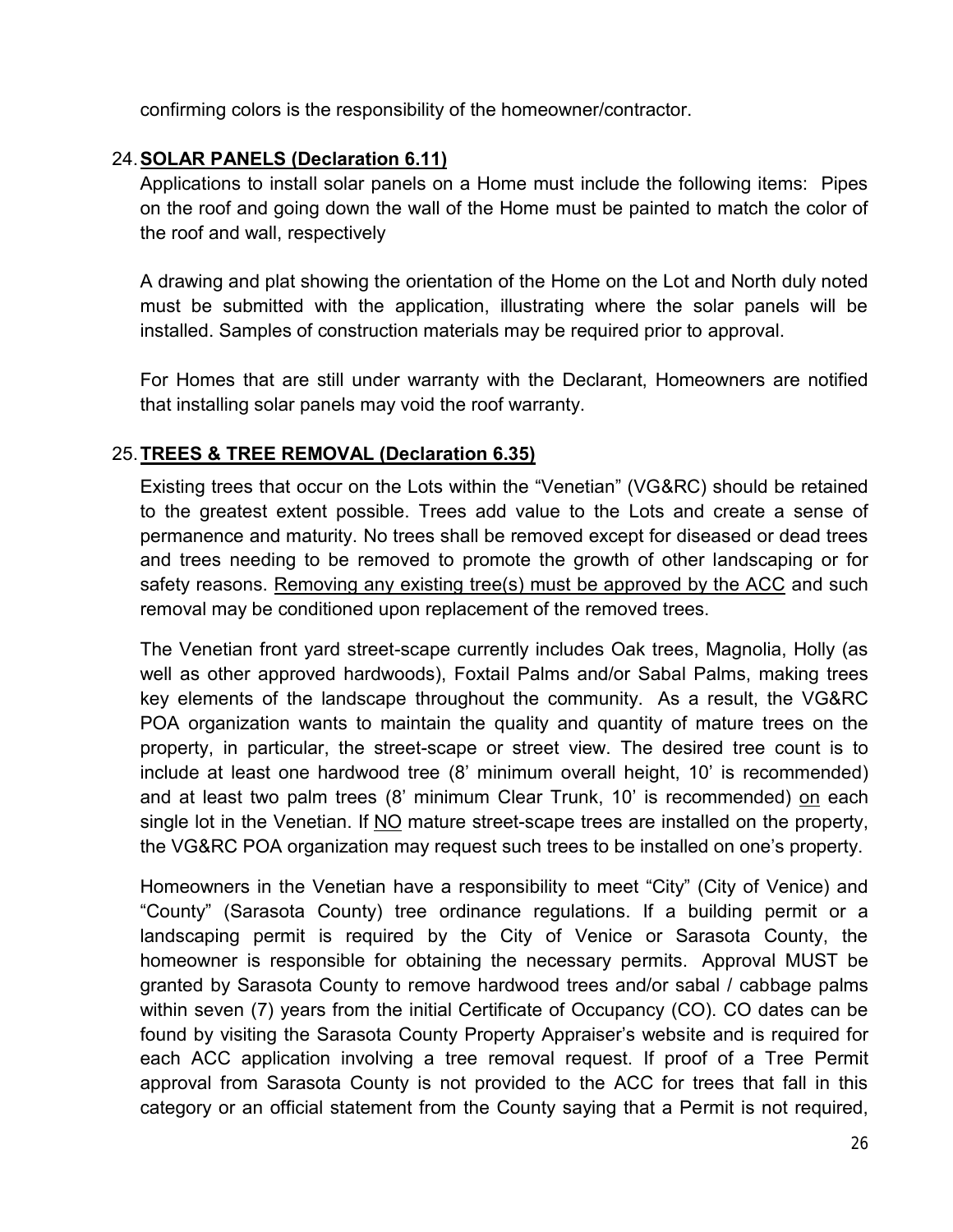the ACC cannot provide approval for the removal of these trees and will, therefore, deny the application.

The landscape plans submitted for your Lot must show existing trees and indicate whether the trees will be preserved, relocated or removed. If requesting removal, the landscape plans must show which appropriate replacement tree will be installed and indicate the location of each tree.

If any palm tree is removed from one's property, it must be replaced with a permissible approved Florida Grade 1 replacement palm tree and meet the criteria listed in items A & B.

If any hardwood tree is removed from one's property, it must be replaced with a permissible approved Florida Grade 1 replacement hardwood tree and meet the criteria listed in item C.

### **Any tree removal/replacement requires that utilities be marked out by calling 811 prior to the work being performed as this is a stipulation of all ACC approvals.**

- A. **Removal of Washingtonian Palms and other Mature Palm Trees**. Palm trees may be removed from a Lot with ACC approval. If a Homeowner removes one or two mature palm trees (meaning that it is a tree with greater than 6' clear trunk) the Homeowner must replace the removed palm(s) with at least one approved palm tree. If a Homeowner would like to remove three or more mature palm trees, the Homeowner must replace the removed palm(s) with a quantity of trees at least equal to the number removed, less one. Replacement trees for mature Washingtonian Palms or for other Mature Palm trees are to have no less than 8 Feet Clear Trunk, 10 Feet is recommended clear trunk unless approved otherwise by the ACC. The following are recommended replacements for mature palm trees: Foxtail Palm, Queen Palm, Sabal Palm, Cabbage Palm, Sylvester Date Palm, Bismarck Palm, etc. Other palms are allowed to be installed with ACC approval. Please see the list of permissible replacements for palm trees as provided in section 23. Please see section 25 for clarification on the size requirement.
- B. **Removal of Small Palm Trees such as: Areca Palm, Paurotis Palm, Pygmy Date Palm, Chinese Fan Palm and any other palm under 10' in height.** If a Homeowner removes one small palm tree, it must be replaced with an approved palm tree of at least the same height. Please see the list of permissible replacements for small palm trees as provided in section 21. Please also see section 25 for clarification on size requirement.
- C. **Removal of Oak Trees and other Mature Hardwood trees**. A mature hardwood tree (i.e. hardwood tree over 6' in overall height) may be removed from a Lot with ACC approval. If removed, the hardwood tree must be replaced with one of the approved listed hardwood trees (see section 21). All replacement trees must be a